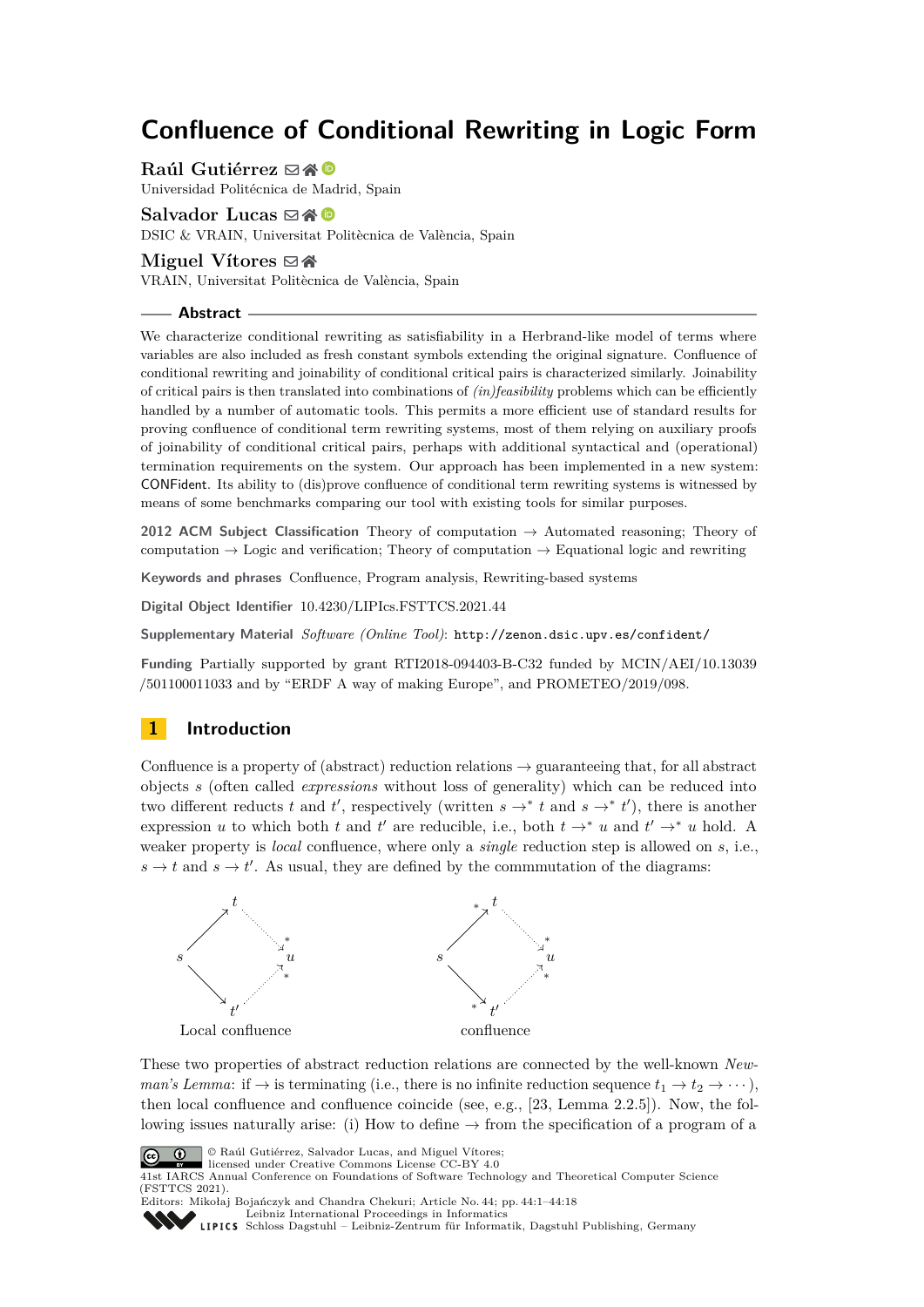#### **44:2 Confluence of Conditional Rewriting in Logic Form**

(rule-based) formalism (e.g., (conditional) term rewriting [\[3\]](#page-12-0)) or programming language? (ii) How to prove/disprove (local) confluence of such a reduction relation? (iii) How to automate the proofs? In this paper we address these problems.

Regarding (i), we use a logical approach to define reduction relations. Given a specification  $\mathcal{R}$ , we obtain an inference system  $\mathcal{I}(\mathcal{R})$  out from the generic description of the operational semantics of the underlying formalism or language. Then,  $\rightarrow$  and  $\rightarrow^*$  are defined by satisfiability of atoms  $s \to t$  and  $s \to^* t$  in a canonical model  $\mathcal{M}_{\mathcal{R}}$  which is the Herbrand model (in an "extended" Herbrand universe where variables are treated as constants) of the atoms that can be proved using  $\mathcal{I}(\mathcal{R})$ . This general approach applies to many computational systems and programming languages, in particular to conditional term rewriting systems (CTRS, see, e.g., [\[23,](#page-14-0) Chapter 7]), and Maude [\[5\]](#page-12-1). In Section [3,](#page-2-0) we develop this approach with a particular focus on CTRSs (to keep things simpler). Most ideas, though, can be easily generalized. Regarding (ii), we represent confluence properties above in logic form, e.g.,

$$
\varphi_{\text{WCR}} \quad (\forall x)(\forall y)(\forall z)(\exists u) \quad x \to y \land x \to z \Rightarrow y \to^* u \land z \to^* u
$$
 Local confluence  

$$
\varphi_{\text{CR}} \quad (\forall x)(\forall y)(\forall z)(\exists u) \quad x \to^* y \land x \to^* z \Rightarrow y \to^* u \land z \to^* u
$$
Confuence

In Section [4,](#page-5-0) we show that (local) confluence is characterized as *satisfiability* in  $\mathcal{M}_{\mathcal{R}}$ , i.e., R is (locally) confluent iff  $M_R \models \varphi_{CR}$  (resp.  $M_R \models \varphi_{WCR}$ ) holds. Regarding (iii), in Section [6](#page-6-0) we show how to translate confluence problems into combinations of *(in)feasibility* problems [\[11\]](#page-13-0). In this setting, automated proofs are possible by using several techniques and tools developed so far, see [\[21\]](#page-14-1) for a summary of techniques and tools in this respect. Section [7](#page-8-0) shows how these techniques are used to prove and disprove confluence of CTRSs. We have implemented our results as part of the new tool CONFident, which can be found here:

#### <http://zenon.dsic.upv.es/confident/>

Section [8](#page-10-0) provides some details of its implementation and use. The good results of the aforementioned techniques are witnessed by our participation in the 2021 edition of the Confluence Competition (CoCo 2021) on which we report at the end of the section. Section [9](#page-11-0) discusses some related work. Section [10](#page-12-2) concludes. Proofs of technical results are given in an appendix.

### **2 Preliminaries**

Given a binary relation  $R \subseteq A \times A$  on a set A, we often write  $a R b$  instead of  $(a, b) \in R$ . The *transitive* closure of R is denoted by  $R^+$ , and its *reflexive and transitive* closure by  $R^*$ . An element  $a \in A$  is *irreducible* (or an R-normal form), if there exists no b such that  $a \in B$ . Given  $a \in A$ , if there is no infinite sequence  $a = a_1 \, R \, a_2 \, R \, \cdots \, R \, a_n \, R \cdots$ , then *a* is R-*terminating* (or *well-founded*); also, R is said *terminating* if *a* is R-terminating for all  $a \in A$ . We say that R is (locally) *confluent* if, for every  $a, b, c \in A$ , whenever  $a \, R^*b$  and  $a \, R^*c$  (resp.  $a \, R b$  and  $a \, R \, c$ , there exists  $d \in A$  such that  $b \, R^* d$  and  $c \, R^* d$ .

We use the standard notations in term rewriting (see, e.g., [\[23\]](#page-14-0)). In this paper,  $\mathcal{X}$  denotes a countable set of *variables* and F denotes a *signature*, i.e., a set of *function symbols*  $\{f, g, \ldots\}$ (disjoint from X), each with a fixed *arity* given by a mapping  $ar : \mathcal{F} \to \mathbb{N}$ . The set of terms built from  $\mathcal F$  and  $\mathcal X$  is  $\mathcal T(\mathcal F,\mathcal X)$ . The set of *ground* terms (i.e., terms without variable occurrences) is denoted  $\mathcal{T}(\mathcal{F})$ . The set of variables occurring in *t* is  $\mathcal{V}ar(t)$ . By abuse of notation, we use V*ar* also with sequences of terms or other expressions to denote the set of variables occurring in them. Terms are viewed as labeled trees in the usual way. *Positions*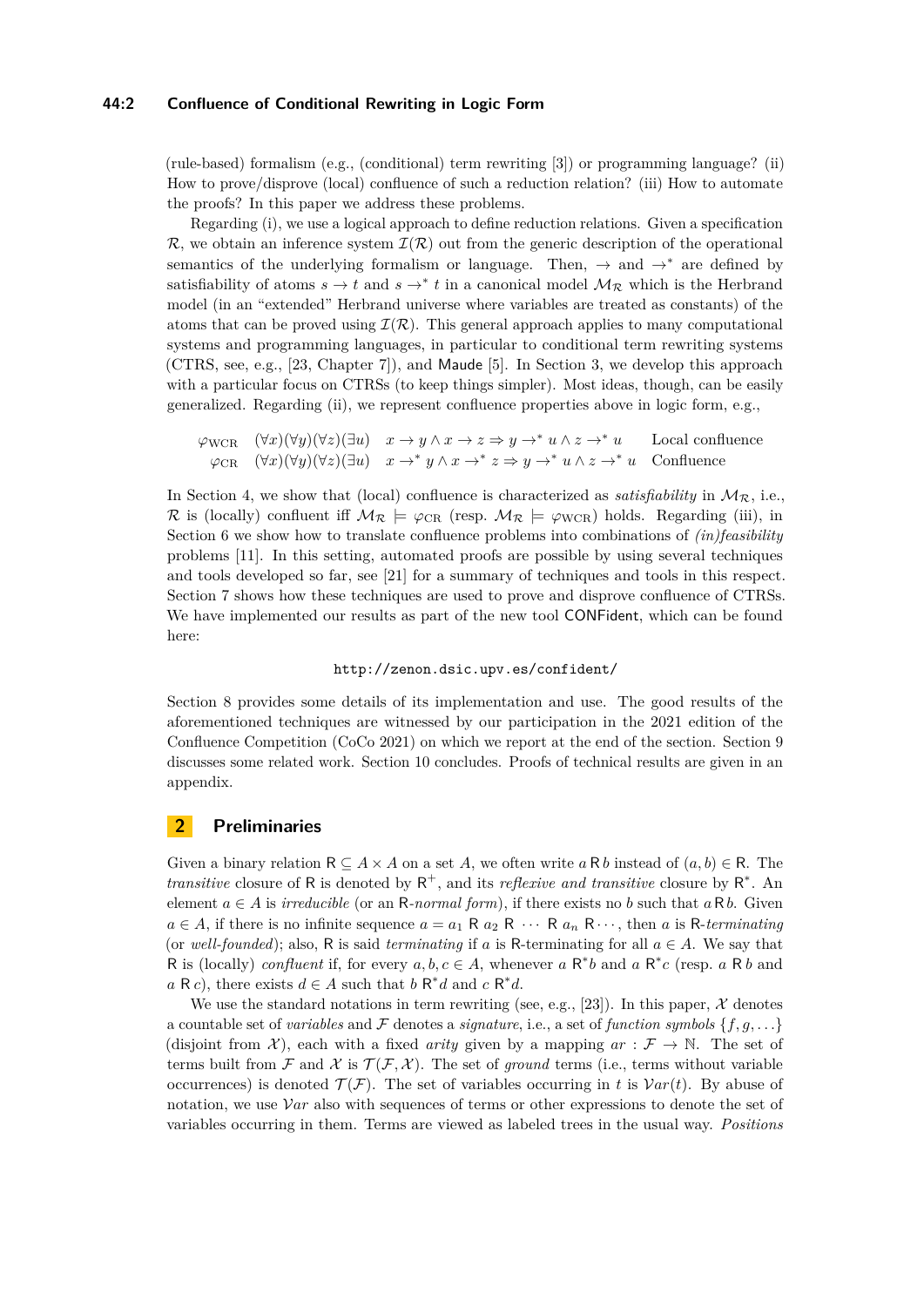#### **R. Gutiérrez, S. Lucas, and M. Vítores 44:3 All and M. All and All and All and All and All and All and All and All and All and All and All and All and All and All and All and All and All and All and All and All and All**

 $p, q, \ldots$  are represented by chains of positive natural numbers used to address subterms  $t|_p$ of *t*. The *set of positions* of a term *t* is P*os*(*t*). A substitution is a mapping from variables into terms which is homomorphically extended to a mapping from terms to terms.

A *conditional rule* (with label  $\alpha$ ) is written  $\alpha$  :  $\ell \to r \Leftarrow C$ , where  $\ell \in \mathcal{T}(\mathcal{F}, \mathcal{X}) - \mathcal{X}$ and  $r \in \mathcal{T}(\mathcal{F}, \mathcal{X})$  are called the *left*- and *right-hand sides* of the rule, respectively, and the *conditional part C* is a sequence  $s_1 \approx t_1, \dots, s_n \approx t_n$  with  $s_1, t_1, \dots, s_n, t_n \in \mathcal{T}(\mathcal{F}, \mathcal{X})$  for some  $n \geq 0$ . The case  $n = 0$  corresponds to an *empty* conditional part. A Conditional Term Rerwiting System (CTRS)  $\mathcal R$  is a set of conditional rules; if all rules  $\ell \to r \Leftarrow C$  in  $\mathcal R$  have an empty conditional part and  $Var(r) \subseteq Var(\ell)$  holds, then R is called a Term Rewriting System (TRS).

### <span id="page-2-0"></span>**3 Term Rewriting as Satisfiability**

In term rewriting variables occurring in terms  $t_i$  in reduction sequences  $t_1 \to t_2 \to \cdots \to \text{are}$ treated *as constants* in the sense that they are not instantiated in any way. This is in contrast with variables occurring in rules of TRSs which are instantiated to implement reduction steps by means of matching substitutions. In the following we provide a formal presentation of this fact which permits the definition of a canonical model  $\mathcal{M}_{\mathcal{R}}$  which captures the reduction of terms with variables, in contrast to the usual (ground) models developed elsewhere (e.g., [\[6\]](#page-13-1)) which are better suited to capture *ground rewriting*, i.e., rewriting of *ground* terms.

▶ Remark 1 (Confluence and ground confluence). In general, confluence and *ground* confluence (i.e., confluence of  $\rightarrow$  when restricted to ground terms) of (C)TRSs do *not* coincide. For instance, the TRS  $\mathcal{R} = \{f(x) \to a, f(x) \to x\}$  over the signature  $\mathcal{F} = \{a, f\}$  is ground confluent, but not confluent. If a new constant *b* is added to  $\mathcal{F}$ , then  $\mathcal{R}$  is not ground confluent anymore.

In Section [4](#page-5-0) we use  $\mathcal{M}_{\mathcal{R}}$  to provide a characterization of confluence properties as satisfiability in  $\mathcal{M}_{\mathcal{R}}$ . In the following, as anticipated by the expression of (local) confluence using first-order formulas  $\varphi_{CR}$  and  $\varphi_{WCR}$ , we view term rewriting from a logical point of view. A first-order language with function symbols  $f, g, \ldots$  from a signature  $\mathcal F$  and predicate symbols  $P, Q, \ldots$ from a signature Π is considered where atoms and formulas are built in the usual way. The pair F*,* Π is often called a *signature with predicates* [\[9\]](#page-13-2). In particular, rewriting expressions  $s \to t$  (one-step reduction),  $s \to^* t$  (zero or many-step reduction),  $s \downarrow t$  (joinability), etc., are viewed as *atoms* with (binary) predicate symbols  $\rightarrow$ ,  $\rightarrow^*$ ,  $\downarrow$ , etc.

### <span id="page-2-1"></span>**3.1 Operational Semantics of Conditional Rewriting in Logic Form**

Conditions  $s \approx t$  in conditional rules admit several *semantics*, i.e., forms to evaluate them see, e.g., [\[23,](#page-14-0) Definition 7.1.3]. *Oriented* CTRSs are those whose conditions  $s \approx t$  are handled as *reachability* tests. *Join* CTRSs use *joinability* tests instead. *Semiequational* CTRSs use *convertibility* tests. For oriented CTRSs  $\mathcal{R}$ , an inference system  $\mathcal{I}_O(\mathcal{R})$  is obtained from the following generic inference system  $\mathfrak{I}_{O-CTRS}$ :

(Rf) 
$$
\frac{x_i \rightarrow y_i}{x \rightarrow^* x}
$$
 (C)<sub>f,i</sub> 
$$
\frac{x_i \rightarrow y_i}{f(x_1, \ldots, x_i, \ldots, x_k) \rightarrow f(x_1, \ldots, y_i, \ldots, x_k)}
$$
for all  $f \in \mathcal{F}$  and  $1 \leq i \leq k$   
(T) 
$$
\frac{x \rightarrow y}{x \rightarrow^* z}
$$
 (Rl)<sub>α</sub> 
$$
\frac{s_1 \rightarrow^* t_1 \cdots s_n \rightarrow^* t_n}{\ell \rightarrow r}
$$
for  $\alpha : \ell \rightarrow r \Leftarrow s_1 \approx t_1, \ldots, s_n \approx t_n \in \mathcal{R}$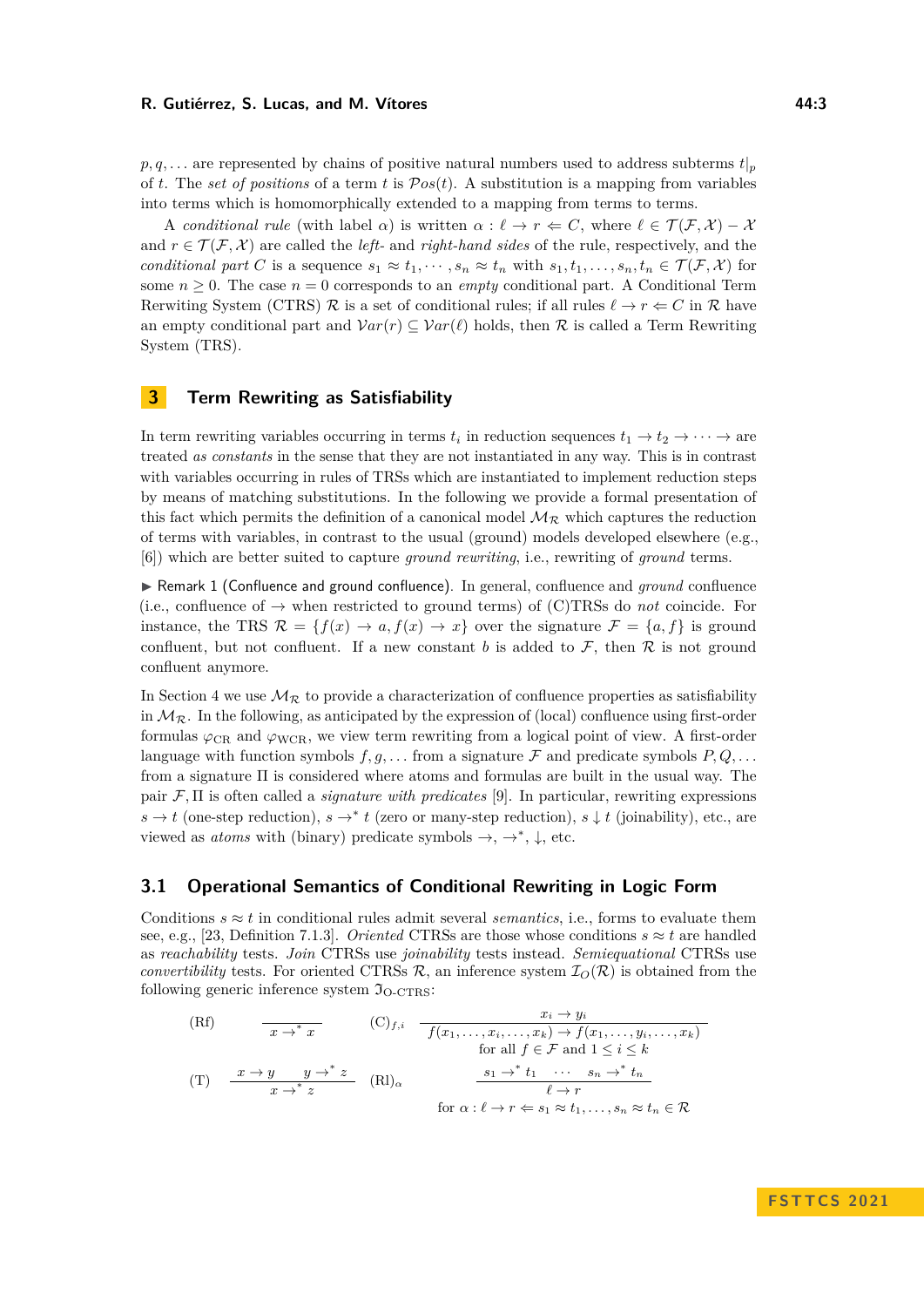$$
(\forall x) \; x \to^* x \tag{4}
$$

<span id="page-3-2"></span><span id="page-3-1"></span>
$$
(\forall x, y, z) \ x \to y \land y \to^* z \Rightarrow x \to^* z \tag{5}
$$

$$
(\forall x, y, z) \ x \to y \Rightarrow f(x, z) \to f(y, z) \tag{6}
$$

$$
(\forall x, y, z) \ x \to y \Rightarrow f(z, x) \to f(z, y) \tag{7}
$$

$$
a \to b
$$
  
( $\forall x$ )  $f(x, a) \to^* f(b, b) \Rightarrow f(c, x) \to x$  (9)

$$
(\forall y) \ (y, y) \to b \tag{10}
$$

#### **Figure 1** Theory  $\overline{\mathcal{R}}_O$  for the oriented semantics of  $\mathcal{R}$  in Example [3.](#page-3-0)  $\mathbb{R}^n$

by *specializing*  $(C)_{f,i}$  for each *k*-ary symbol *f* in the signature F and  $1 \le i \le k$  and  $(RI)_{\alpha}$  for all conditional rules  $\alpha : \ell \to r \Leftarrow C$  in  $\mathcal{R}$  [\[14,](#page-13-3) Section 4.5]. Inference rules in  $\mathcal{I}_O(\mathcal{R})$  are *schematic*: each inference rule  $\frac{B_1 \cdots B_n}{A}$  in  $\mathcal{I}_O(\mathcal{R})$  can be used under any *instance*  $\frac{\sigma(B_1) \cdots \sigma(B_n)}{\sigma(A)}$  of the rule by a substitution  $\sigma$ . For *join* CTRSs, we replace rule  $(RI)_{\alpha}$  by

$$
(\mathrm{R1})^J_{\alpha} \quad \xrightarrow{s_1 \to^* z_1} \quad t_1 \to^* z_1 \quad \cdots \quad s_n \to^* z_n \quad t_n \to^* z_n
$$

$$
\ell \to r
$$

where  $z_1, \ldots, z_n$  do not occur in  $\ell, r, s_i, t_i$  for  $1 \leq i \leq n$ . In this way, we obtain  $\mathfrak{I}_J(\text{CRs})$  and  $\mathcal{I}_J(\mathcal{R})$ from  $\mathfrak{I}_{J\text{-CTRS}}$  as before. Note that the joinability predicate  $\downarrow$  is not necessary.

<span id="page-3-5"></span>▶ Remark 2 (Semi-equational CTRSs). For semi-equational CTRSs we would proceed similarly, defining a new rule  $(RI)_{\alpha}^{SE}$  borrowing  $(RI)_{\alpha}$  where  $\leftrightarrow^*$  is used instead of  $\to^*$ , and adding more inference rules to deal with  $\leftrightarrow^*$ : first  $\frac{x \to y}{x \leftrightarrow y}$ , also  $\frac{y \to x}{x \leftrightarrow y}$ , and then  $\frac{x \leftrightarrow y}{x \leftrightarrow^* z}$ .

We obtain a theory  $\mathcal{R}_O$  (resp.  $\mathcal{R}_J$ , etc.) from  $\mathcal{I}_O(\mathcal{R})$  (resp.  $\mathcal{I}_J(\mathcal{R})$ , etc.) as follows [\[14,](#page-13-3) Section 4.5]: the inference rules  $(\rho) \frac{B_1 \cdots B_n}{A}$  in  $\mathcal{I}(\mathcal{R})$  are considered as *sentences*  $\overline{\rho}$  of the form  $(\forall \vec{x}) B_1 \land \cdots \land B_n \Rightarrow$ *A*, where  $\vec{x}$  is the sequence of variables occurring in atoms  $B_1, \ldots, B_n$  and  $A$ ; if empty, we just write  $B_1 \wedge \cdots \wedge B_n \Rightarrow A.$ 

#### <span id="page-3-0"></span>▶ **Example 3.** Consider the CTRS R

<span id="page-3-6"></span>
$$
a \rightarrow b \tag{1}
$$

$$
f(c, x) \rightarrow x \Leftarrow f(x, a) \approx f(b, b) \tag{2}
$$

$$
f(y, y) \rightarrow b \tag{3}
$$

The theory  $\overline{\mathcal{R}}_O$  can be found in Figure [1.](#page-3-1) Note that this gives  $\mathcal R$  the computational semantics of an *oriented* CTRS. Also,  $\overline{\mathcal{R}}_J = \{(4), (5), (6), (7), (8), (10), (11)\}$  $\overline{\mathcal{R}}_J = \{(4), (5), (6), (7), (8), (10), (11)\}$  $\overline{\mathcal{R}}_J = \{(4), (5), (6), (7), (8), (10), (11)\}$  $\overline{\mathcal{R}}_J = \{(4), (5), (6), (7), (8), (10), (11)\}$  $\overline{\mathcal{R}}_J = \{(4), (5), (6), (7), (8), (10), (11)\}$  $\overline{\mathcal{R}}_J = \{(4), (5), (6), (7), (8), (10), (11)\}$  $\overline{\mathcal{R}}_J = \{(4), (5), (6), (7), (8), (10), (11)\}$  $\overline{\mathcal{R}}_J = \{(4), (5), (6), (7), (8), (10), (11)\}$  $\overline{\mathcal{R}}_J = \{(4), (5), (6), (7), (8), (10), (11)\}$  $\overline{\mathcal{R}}_J = \{(4), (5), (6), (7), (8), (10), (11)\}$  $\overline{\mathcal{R}}_J = \{(4), (5), (6), (7), (8), (10), (11)\}$  $\overline{\mathcal{R}}_J = \{(4), (5), (6), (7), (8), (10), (11)\}$  $\overline{\mathcal{R}}_J = \{(4), (5), (6), (7), (8), (10), (11)\}$  $\overline{\mathcal{R}}_J = \{(4), (5), (6), (7), (8), (10), (11)\}$  $\overline{\mathcal{R}}_J = \{(4), (5), (6), (7), (8), (10), (11)\}$  for

<span id="page-3-3"></span>
$$
(\forall x)(\forall z) \ f(x,a) \to^* z \land f(b,b) \to^* z \Rightarrow f(c,x) \to x \tag{11}
$$

i.e., we use [\(11\)](#page-3-3) instead of [\(9\)](#page-3-2). We usually just write  $\overline{\mathcal{R}}$  to denote the (appropriate) theory associated to a (join, oriented,...) CTRS. In the following, given a first-order theory Th and a formula  $\varphi$ , Th  $\vdash \varphi$  means that  $\varphi$  is *deducible* from (or a *logical consequence* of) Th.

For all terms *s, t*, we write (i)  $s \to_{\mathcal{R}} t$  (resp.  $s \to_{\mathcal{R}}^* t$ ) iff there is a (well-formed)<sup>[1](#page-3-4)</sup> proof tree for  $s \to t$  (resp.  $s \to^* t$ ) using  $\mathcal{I}(\mathcal{R})$ . Equivalently, we have (ii)  $s \to_\mathcal{R} t$  (resp.  $s \to^*_{\mathcal{R}} t$ ) iff  $\overline{\mathcal{R}} \vdash s \to t$ (resp.  $\overline{\mathcal{R}} \vdash s \to^* t$ ) holds. The first presentation (i) is well-suited for the analysis of the termination behavior of CTRSs: we say that  $R$  is *operationally terminating* if there is no (well-formed) infinite proof trees for goals  $s \to t$  and  $s \to^* t$  in  $\mathcal{I}(\mathcal{R})$  [\[16\]](#page-13-4). However, the proof theoretic presentation (ii) is more important in the analysis of (in)feasibility of rewriting goals in Section [4.](#page-5-0) It also suffices to

<span id="page-3-4"></span><sup>1</sup> By a *well-formed* proof tree we mean a proof tree where proof conditions introduced by inference rules are developed from left to right, see [\[16\]](#page-13-4).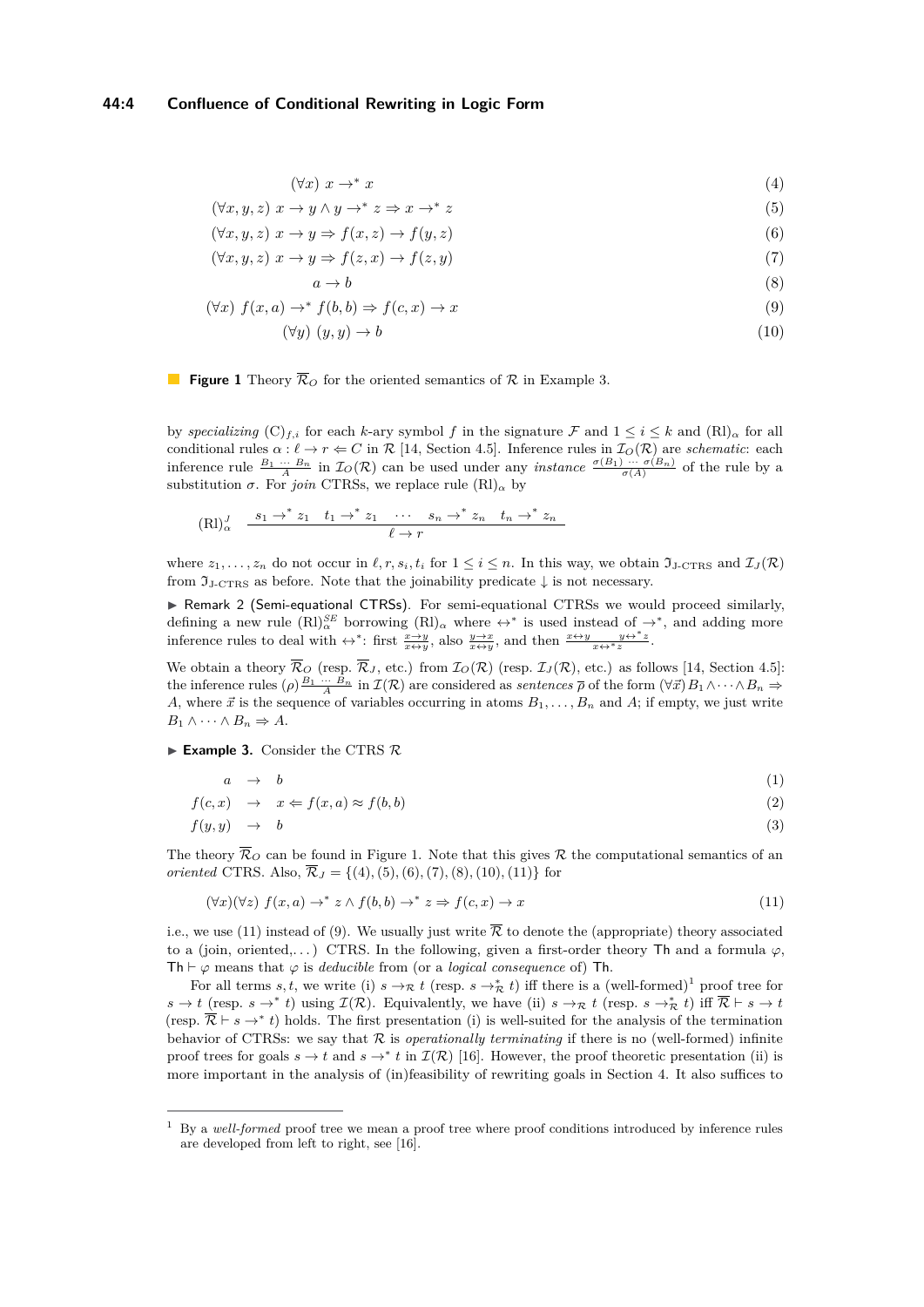define *termination* of CTRSs: a CTRS  $\mathcal{R}$  is terminating if  $\rightarrow_{\mathcal{R}}$  is terminating. Termination and operational termination of CTRSs differ, see [\[17,](#page-14-2) Section 3] for a deeper discussion about differences and connections between both notions.

We use termination and operational termination in some confluence results for CTRSs (Section [7\)](#page-8-0). The tool MU-TERM [\[12\]](#page-13-5) can be used for automatically proving and disproving termination and operational termination of CTRSs.[2](#page-4-0)

▶ **Definition 4** (Joinable terms)**.** *Given a CTRS* R *and terms s, t, we write s* ↓<sup>R</sup> *t if and only if there is a term u such that*  $s \rightarrow_{\mathcal{R}}^* u$  *and*  $t \rightarrow_{\mathcal{R}}^* u$ *. We often say that s and t are* joinable*.* 

### **3.2 Dealing With Variables in Terms as (Fresh) Constants**

Let F be a signature and X be a set of variables such that  $\mathcal{F} \cap \mathcal{X} = \emptyset$ . We let  $\mathcal{F}_{\mathcal{X}} = \mathcal{F} \cup C_{\mathcal{X}}$  where variables  $x \in \mathcal{X}$  are considered (different) *constant* symbols  $c_x$  of  $C_{\mathcal{X}} = \{c_x \mid x \in \mathcal{X}\}\$ and  $\mathcal{F}$  and  $C_{\mathcal{X}}$ are disjoint. Note that the set  $\mathcal{T}(\mathcal{F}, \mathcal{X})$  of terms with variables for the signature  $\mathcal F$  is isomorphic to the set  $\mathcal{T}(\mathcal{F}_\mathcal{X})$  of ground terms for  $\mathcal{F}_\mathcal{X}$ : given a term  $t \in \mathcal{T}(\mathcal{F},\mathcal{X}),$   $t^{\downarrow} \in \mathcal{T}(\mathcal{F}_\mathcal{X})$  is obtained by replacing each occurrence of  $x \in \mathcal{X}$  in *t* by  $c_x$ .<sup>[3](#page-4-1)</sup> Vice versa: given  $t \in \mathcal{T}(\mathcal{F}_\mathcal{X}), t^\uparrow \in \mathcal{T}(\mathcal{F}, \mathcal{X})$  is obtained by replacing, for all  $x \in \mathcal{X}$ , each constant  $c_x$  in *t* by *x*.

▶ **Proposition 5.** For all terms  $t \in \mathcal{T}(\mathcal{F}, \mathcal{X})$ ,  $(t^{\downarrow})^{\uparrow} = t$ . For all terms  $t \in \mathcal{T}(\mathcal{F}_{\mathcal{X}})$ ,  $(t^{\uparrow})^{\downarrow} = t$ .

Also, given a substitution  $\sigma : \mathcal{X} \to \mathcal{T}(\mathcal{F}, \mathcal{X})$ , define  $\sigma^{\downarrow} : \mathcal{X} \to \mathcal{T}(\mathcal{F}_{\mathcal{X}})$  to be  $\sigma^{\downarrow}(x) = \sigma(x)^{\downarrow}$  for all  $x \in \mathcal{X}$  (given  $\theta : \mathcal{X} \to \mathcal{T}(\mathcal{F}_\mathcal{X})$ , define  $\theta^\uparrow : \mathcal{X} \to \mathcal{T}(\mathcal{F}, \mathcal{X})$  similarly). The following result shows that rewriting with terms in  $\mathcal{T}(\mathcal{F}, \mathcal{X})$  can be simulated as ground rewriting in  $\mathcal{T}(\mathcal{F}_{\mathcal{X}})$ .

<span id="page-4-4"></span>**• Proposition 6.** Let  $\mathcal{R} = (\mathcal{F}, R)$  be a CTRS and  $s, t \in \mathcal{T}(\mathcal{F}, \mathcal{X})$ . Then,  $s \to \mathcal{R}$  *t* if and only if  $s^{\downarrow} \rightarrow_{\mathcal{R}} t^{\downarrow}$  and  $s \rightarrow_{\mathcal{R}}^* t$  if and only if  $s^{\downarrow} \rightarrow_{\mathcal{R}}^* t^{\downarrow}$ .

In the following, given a condition *C*, i.e.,  $s_1 \approx t_1, \ldots, s_n \approx t_n$ , we write  $C^{\downarrow}$  to denote  $s_1^{\downarrow} \approx$  $t_1^{\downarrow}, \ldots, s_n^{\downarrow} \approx t_n^{\downarrow}.$ 

### <span id="page-4-3"></span>**3.3 A Ground Model for Rewriting Terms with Variables**

Given a signature with predicates F*,* Π, an F*,* Π-*structure* A (or just *structure* if F*,* Π is clear from the context) consists of a *domain* (also denoted) A together with an interpretation of the function symbols  $f \in \mathcal{F}$  and predicate symbols  $P \in \Pi$  as mappings  $f^{\mathcal{A}}$  and relations  $P^{\mathcal{A}}$  on  $\mathcal{A}$ , respectively. Then, the usual interpretation of first-order formulas with respect to  $A$  is considered [\[20,](#page-14-3) page 60]. An F*,* Π-model for a theory Th, i.e., a set of first-order sentences (formulas whose variables are all *quantified*), is just a structure A that makes them all true, written  $A \models Th$ . A formula  $\varphi$  is a *logical consequence* of a theory Th (written Th  $\models \varphi$ ) iff every model A of Th is also a model of  $\varphi$ . The *canonical model*  $M_R$  of a CTRS  $R$  is defined as follows.

<span id="page-4-2"></span> $\triangleright$  **Definition 7** (Canonical model for conditional rewriting). Let R be a CTRS. The canonical model  $\mathcal{M}_{\mathcal{R}}$ *of*  $\mathcal{R}$  *has domain*  $\mathcal{T}(\mathcal{F_X})$ ; each *k-ary symbol*  $f \in \mathcal{F}$  *is interpreted as*  $f^{\mathcal{M}_{\mathcal{R}}}(t_1, \ldots, t_k) = f(t_1, \ldots, t_k)$ *for all*  $t_1, \ldots, t_k \in \mathcal{T}(\mathcal{F}_\mathcal{X})$ . Finally, predicate symbols  $\rightarrow$  and  $\rightarrow^*$  are interpreted as follows:

 $\rightarrow^{\mathcal{M}_{\mathcal{R}}}$  = { $(s^{\downarrow}, t^{\downarrow}) \mid s, t \in \mathcal{T}(\mathcal{F}, \mathcal{X}) \land s \rightarrow_{\mathcal{R}} t$ } ( $\rightarrow^{\ast})^{\mathcal{M}_{\mathcal{R}}}$  = { $(s^{\downarrow}, t^{\downarrow}) \mid s, t \in \mathcal{T}(\mathcal{F}, \mathcal{X}) \land s \rightarrow_{\mathcal{R}}^{\ast} t$ }

<span id="page-4-0"></span><sup>&</sup>lt;sup>2</sup> Although the version of MU-TERM described in [\[12\]](#page-13-5) did not allow proofs of termination of CTRSs, for the purpose of serving as a backbone for CONFident, we recently modified MU-TERM as to provide explicit use of the techniques described in [\[18\]](#page-14-4), which can be used to prove and disprove termination of CTRSs. Thus, MU-TERM users can prove and disprove termination of CTRSs by following the instructions in <http://zenon.dsic.upv.es/muterm/?name=documentation#CTRSs>.

<span id="page-4-1"></span><sup>&</sup>lt;sup>3</sup> We use  $\downarrow$  as superindex denoting this *grounding* operation as in  $t^{\downarrow}$ , hopefully not leading to confusion with the infix use of  $\downarrow$  as joinability operator, as in  $s \downarrow t$ .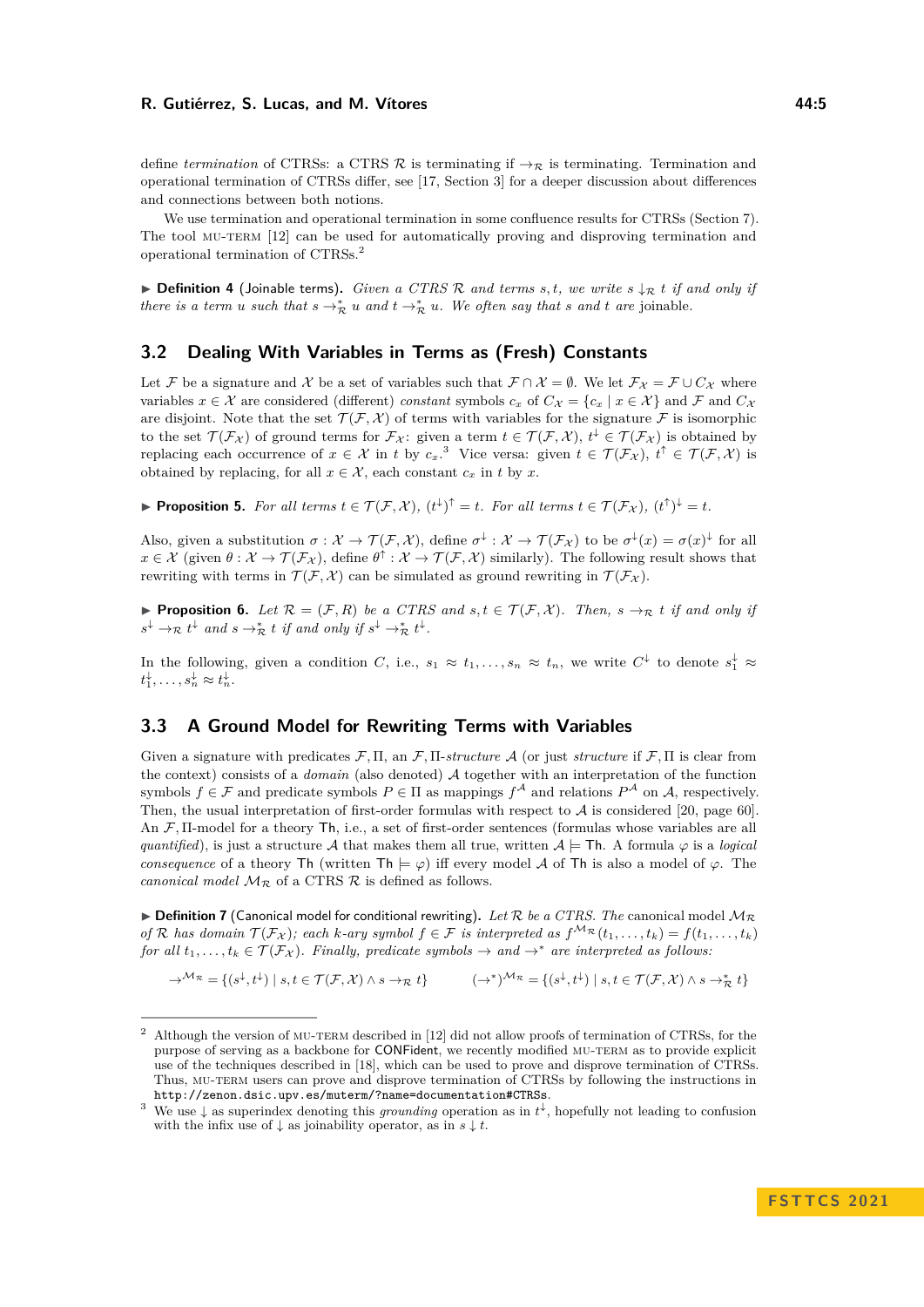#### **44:6 Confluence of Conditional Rewriting in Logic Form**

Definition [7](#page-4-2) generalizes to accomodate interpretations for  $\leftrightarrow$  and  $\leftrightarrow^*$  in semi-equational CTRSs in the obvious way.[4](#page-5-1)

<span id="page-5-7"></span> $\blacktriangleright$  **Theorem 8.** For all CTRSs R,  $\mathcal{M}_{\mathcal{R}} \models \overline{\mathcal{R}}$ .

<span id="page-5-2"></span>We have the following:

▶ **Proposition 9.** Let  $\mathcal{R} = (\mathcal{F}, R)$  be a CTRS, s, t  $\in \mathcal{T}(\mathcal{F}, \mathcal{X})$ , and  $\vec{x} = x_1, \ldots, x_n$  denote the *variables occurring in s and t, i.e.,*  $Var(s) \cup Var(t) = \{x_1, \ldots, x_n\}$ *. Then,* 

- **1.** We have that  $\sigma(s) \to_{\mathcal{R}}^* \sigma(t)$  for all substitutions  $\sigma: \mathcal{X} \to \mathcal{T}(\mathcal{F}, \mathcal{X})$ , if and only if  $(s^{\downarrow}, t^{\downarrow}) \in$  $(\rightarrow^*)^{\mathcal{M}_{\mathcal{R}}}$ .
- 2.  $\mathcal{M}_{\mathcal{R}} \models (\forall \vec{x}) s \rightarrow^* t \text{ if and only if } (s^{\downarrow}, t^{\downarrow}) \in (\rightarrow^*)^{\mathcal{M}_{\mathcal{R}}}$ .

Proposition [9](#page-5-2) shows that we can *remove* universal quantifiers from reachability formulas if variables  $x$  in the involved terms are replaced by the corresponding constants  $c_x$ .

### <span id="page-5-0"></span>**4 Confluence of Rewriting as a Satisfiability Problem**

In view of Section [3.1,](#page-2-1) it is perhaps natural to adopt a proof theoretical definition of (local) confluence of CTRSs as follows: *a CTRS is (locally) confluent if and only if*  $\overline{\mathcal{R}} \vdash \varphi_{CR}$  *(resp.*  $\overline{\mathcal{R}} \vdash \varphi_{WCR}$ *) holds.* The following example (using a TRS) shows that this is *not* equivalent to the usual definition.

<span id="page-5-5"></span>**Example 10.** A well-known example of a *locally confluent* but *nonconfluent* TRS is  $\mathcal{R} = \{\mathbf{b} \rightarrow \mathbf{c}\}$  $a, b \rightarrow c, c \rightarrow b, c \rightarrow d$ . The theory  $\overline{\mathcal{R}}$  for  $\mathcal{R}$  is

$$
(\forall x) x \rightarrow^* x \qquad b \rightarrow a \qquad c \rightarrow b
$$
  

$$
(\forall x, y, z) x \rightarrow y \land y \rightarrow^* z \Rightarrow x \rightarrow^* z \qquad b \rightarrow c \qquad c \rightarrow d
$$

Unfortunately,  $\varphi_{\text{WCR}}$  is *not* a logical consequence of  $\overline{\mathcal{R}}$  (i.e.,  $\overline{\mathcal{R}} \models \varphi_{\text{WCR}}$  does *not* hold) and hence<sup>[5](#page-5-3)</sup> it *cannot* be proved from  $\overline{\mathcal{R}}$  (i.e.,  $\overline{\mathcal{R}} \vdash \varphi_{\text{WCR}}$  does not hold): there is a model A of  $\overline{\mathcal{R}}$  which is *not* a model of  $\varphi_{\text{WCR}}$ . The interpretation domain is  $\mathcal{A} = \{0, 1, 2, 3, 4\}$ , function symbols are interpreted by:  $a^{\mathcal{A}} = 0$ ,  $b^{\mathcal{A}} = 1$ ,  $c^{\mathcal{A}} = 2$ ,  $d^{\mathcal{A}} = 3$ , and predicate symbols by

 $\rightarrow$ <sup>*A*</sup></sup> $=$ {(1,0), (1,2), (2, 1), (2, 3), (4,0), (4,3)}  $(\rightarrow^*)^{\mathcal{A}} = \{(1,0), (1,2), (2,1), (2,3), (4,0), (4,3)\} \cup \{(0,0), (1,1), (2,2), (3,3), (4,4)\} \cup \{(2,0), (1,3)\}$ 

Although  $A \models \overline{R}$  holds, with the valuation  $\alpha$  given by  $\alpha(x) = 4$ ,  $\alpha(y) = 0$  and  $\alpha(z) = 3$ ,  $[x \to y \land x \to z]_{\alpha}^{\mathcal{A}}$  holds true, but  $[y \to^* u \land z \to^* u]_{\alpha}^{\mathcal{A}}$  is false for all valuations of *u*. Thus,  $\mathcal{A} \models \varphi_{WCR}$  does *not* hold. Hence  $\overline{\mathcal{R}} \models \varphi_{WCR}$  does *not* hold either.

<span id="page-5-4"></span>Instead, we use  $\mathcal{M}_{\mathcal{R}}$  to define (local) confluence as *satisfiability* in  $\mathcal{M}_{\mathcal{R}}$ .

 $\triangleright$  **Theorem 11** (Confluence of CTRSs as satisfiability in  $\mathcal{M}_{\mathcal{R}}$ ). *A CTRS R is (locally) confluent if and only if*  $M_R \models \varphi_{CR}$  *(resp.*  $M_R \models \varphi_{WCR}$ *) holds.* 

<span id="page-5-6"></span>Now, as a consequence of [\[14,](#page-13-3) Corollary 14] and Theorem [11,](#page-5-4) we have the following:

**► Corollary 12.** Let R be a CTRS. If  $M_R \vdash \varphi_{CR}$  (resp.  $M_R \vdash \varphi_{WCR}$ ) holds, then R is (locally) *confluent.*

Example [10](#page-5-5) shows that the statement in Corollary [12](#page-5-6) cannot be reversed.

<span id="page-5-1"></span><sup>&</sup>lt;sup>4</sup> The theory  $\overline{\mathcal{R}}_J$  associated to a join CTRS  $\mathcal{R}$  uses predicates  $\rightarrow$  and  $\rightarrow^*$  only. Hence, no change in the definition of  $\mathcal{M}_{\mathcal{R}}$  is necessary. According to Remark [2,](#page-3-5) though, for semi-equational CTRSs additional predicate symbols  $\leftrightarrow$  and  $\leftrightarrow^*$  are necessary. We just need to enrich  $\mathcal{M}_{\mathcal{R}}$  with the corresponding interpretations for those new predicate symbols.

<span id="page-5-3"></span><sup>5</sup> By Gödel's completeness theorem, see, e.g., [\[20,](#page-14-3) Corollary 2.19], deducibility and logical consequence are equivalent, i.e.,  $\mathsf{Th} \vdash \varphi$  iff  $\mathsf{Th} \models \varphi$ .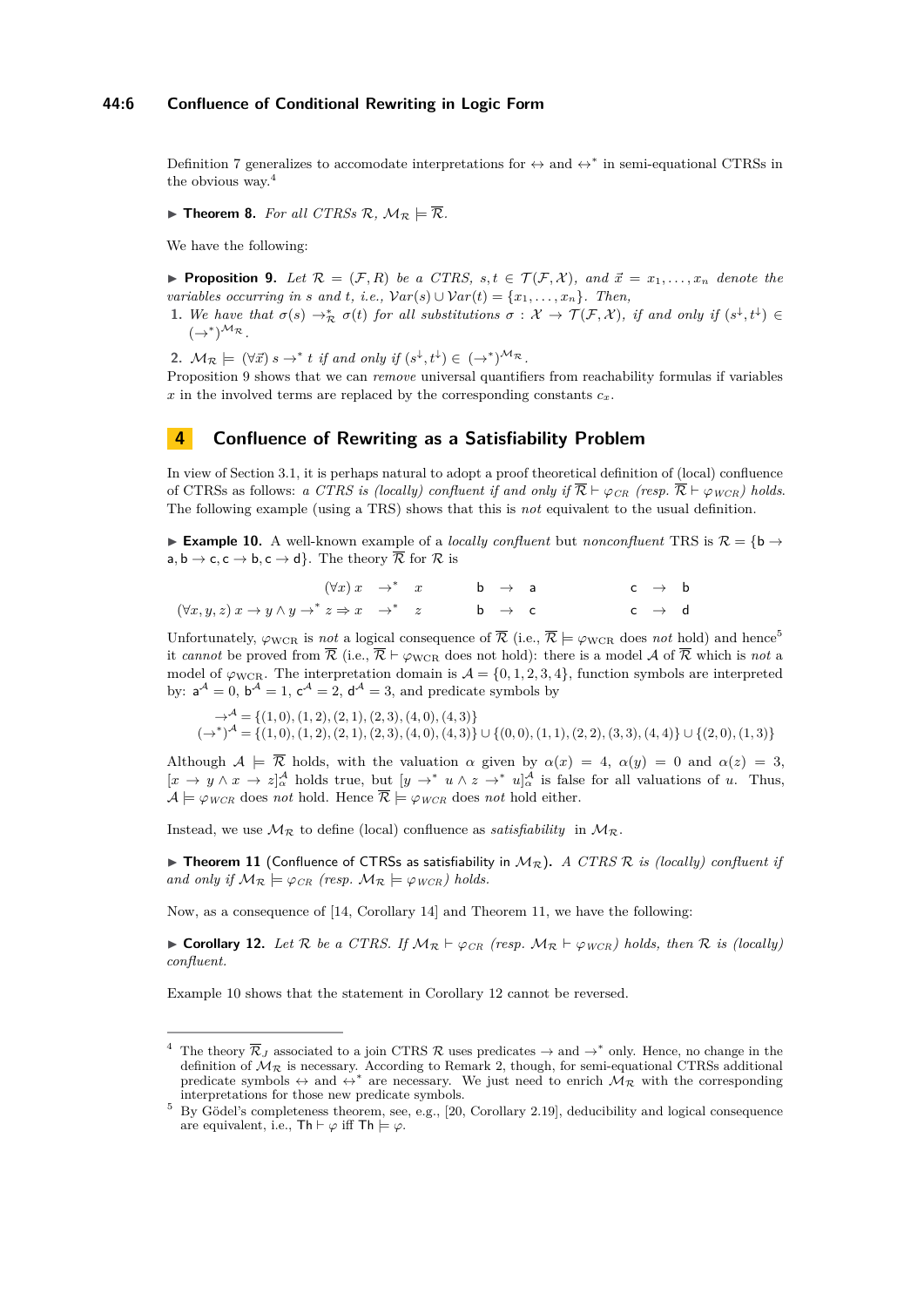### **5 Proofs of confluence using critical pairs**

In proofs of confluence, joinability of critical pairs plays a main role. A *conditional critical pair* (CCP) is an expression  $\langle s, t \rangle \Leftarrow C$  where  $\langle s, t \rangle$  is the *peak* of the CCP, for terms *s* and *t*, and *C* is the *conditional part*, i.e., a sequence  $s_1 \approx t_1, \ldots, s_n \approx t_n$  of conditions. They are obtained from CTRSs as follows, see, e.g., [\[7,](#page-13-6) Definition 3] and also [\[23,](#page-14-0) Definition 7.1.8(1)].

**▶ Definition 13** (Conditional critical pair). Let R be a CTRS. Let  $\alpha$  :  $\ell \to r \Leftarrow C$  and  $\alpha' : \ell' \to r' \Leftarrow C'$ *be rules of*  $R$  *sharing no variable (rename if necessary). Let*  $p \in Pos_{\mathcal{F}}(\ell)$  *be a nonvariable position of*  $\ell$  such that  $\ell|_p$  and  $\ell'$  unify with mgu  $\sigma$ . Then, we call the expression  $\langle \sigma(\ell[r']_p), \sigma(r') \rangle \Leftarrow \sigma(C), \sigma(C')$ *a* conditional critical pair *(CCP)* of  $\mathcal{R}$ *. If*  $\alpha$  *and*  $\alpha'$  *are (possibly renamed versions of)* the same *rule, the case*  $p = \Lambda$  *is not considered to obtain a CCP.* 

CCPs  $\langle s, t \rangle \leftarrow C$  whose conditional part *C* is empty are called *critical pairs* and simply written  $\langle s, t \rangle$ as in the usual notation and definition, see, e.g., [\[23,](#page-14-0) Definition 4.2.1]. TRSs have (unconditional) critical pairs only; the set of critical pairs of a TRS  $\mathcal R$  is denoted  $\mathsf{CP}(\mathcal R)$ . In the following,  $\mathsf{CCP}(\mathcal R)$ denotes the set of CCPs of a CTRS R. Note that  $\mathsf{CP}(\mathcal{R}) \subseteq \mathsf{CCP}(\mathcal{R})$ , as ordinary, unconditional critical pairs are particular CCPs with an empty conditional part. Although conditions  $s_i \approx t_i$ admit multiple interpretations (as joinability, reachability, etc.), joinability of a critical pair is homogeneously defined as follows [\[23,](#page-14-0) Definition 7.1.8(2)]:

<span id="page-6-3"></span>**▶ Definition 14** (Joinable conditional critical pair). Let R be a CTRS and  $π$  :  $\langle s, t \rangle \Leftarrow C$  be a critical *pair.* We say that  $\pi$  *is* joinable *if*  $\sigma(s) \downarrow_R \sigma(t)$  *holds* for all substitutions  $\sigma$  such that  $\sigma(C)$  holds. *Otherwise, π is not joinable.*

An important aspect in the analysis of confluence is checking (conditional) critical pairs for (non)joinability. The following result provides a logical characterization of joinability of the CCPs of a CTRS  $\mathcal{R}$  as satisfiability in  $\mathcal{M}_{\mathcal{R}}$ .

<span id="page-6-2"></span>**Proposition 15.** Let  $\mathcal{R}$  be a CTRS. A CCP  $\pi$  :  $\langle s, t \rangle \Leftarrow C$  is joinable if and only if  $\mathcal{M}_{\mathcal{R}} \models$  $(\forall \vec{x})(\exists z) C \Rightarrow s \rightarrow^* z \land t \rightarrow^* z$  holds, where  $\vec{x} = x_1, \ldots, x_m$  are the variables occurring in *C*, *s*, *t* and  $z \notin Var(C, s, t)$ .

The following sections investigate how to prove and disprove joinability of conditional critical pairs by (dis)proving appropriate feasibility problems using existing tools like infChecker<sup>[6](#page-6-1)</sup> to automatically prove and disprove such feasibility problems [\[11\]](#page-13-0).

### <span id="page-6-0"></span>**6 Joinability of Terms and Feasibility Problems**

Given a set  $\mathbb{P}$  of (binary) predicates, let  $\mathbb{T} = {\mathsf{Th}} \otimes {\mathbb{P}}$  be a  $\mathbb{P}$ -indexed set of first-order theories Th*▷◁* defining predicates *▷◁*. An *f-condition* is an atom *s ▷◁ t* where *▷◁* ∈ P and *s, t* ∈ T (F*,* X ). Sequences  $F = (\gamma_i)_{i=1}^n = (\gamma_1, \dots, \gamma_n)$  of f-conditions are called *f-sequences*. We often drop "f-" when no confusion arises. Empty sequences are written ().

▶ **Definition 16** (Feasibility). *A condition s*  $\bowtie$  *t is*  $(\mathbb{T}, \sigma)$ -feasible *if*  $\mathsf{Th}_{\bowtie}$  ⊢  $\sigma(s) \bowtie \sigma(t)$  *holds*; *otherwise, it is*  $(\mathbb{T}, \sigma)$ -infeasible. We also say that  $s \bowtie t$  is  $\mathbb{T}$ -feasible (or  $\mathsf{Th}_{\bowtie}$ -feasible, or just feasible *if no confusion arises) if it is*  $(\mathbb{T}, \sigma)$ -*feasible for some substitution*  $\sigma$ *; otherwise, we call it* infeasible.

*A* sequence **F** is  $\mathbb{T}$ *-feasible (or just* feasible) iff there is a substitution  $\sigma$  such that, for all  $\gamma \in \mathbb{F}$ ,  $\gamma$  *is*  $(\mathbb{T}, \sigma)$ -feasible. Note that () *is trivially feasible.* 

In the following,  $\mathsf{Th}_{\bowtie} = \overline{\mathcal{R}}$  for all  $\bowtie \in \{\rightarrow, \rightarrow^*, \downarrow, \ldots\}.$ 

<span id="page-6-1"></span> $^6$  http://zenon.dsic.upv.es/inf $\text{Checker}/$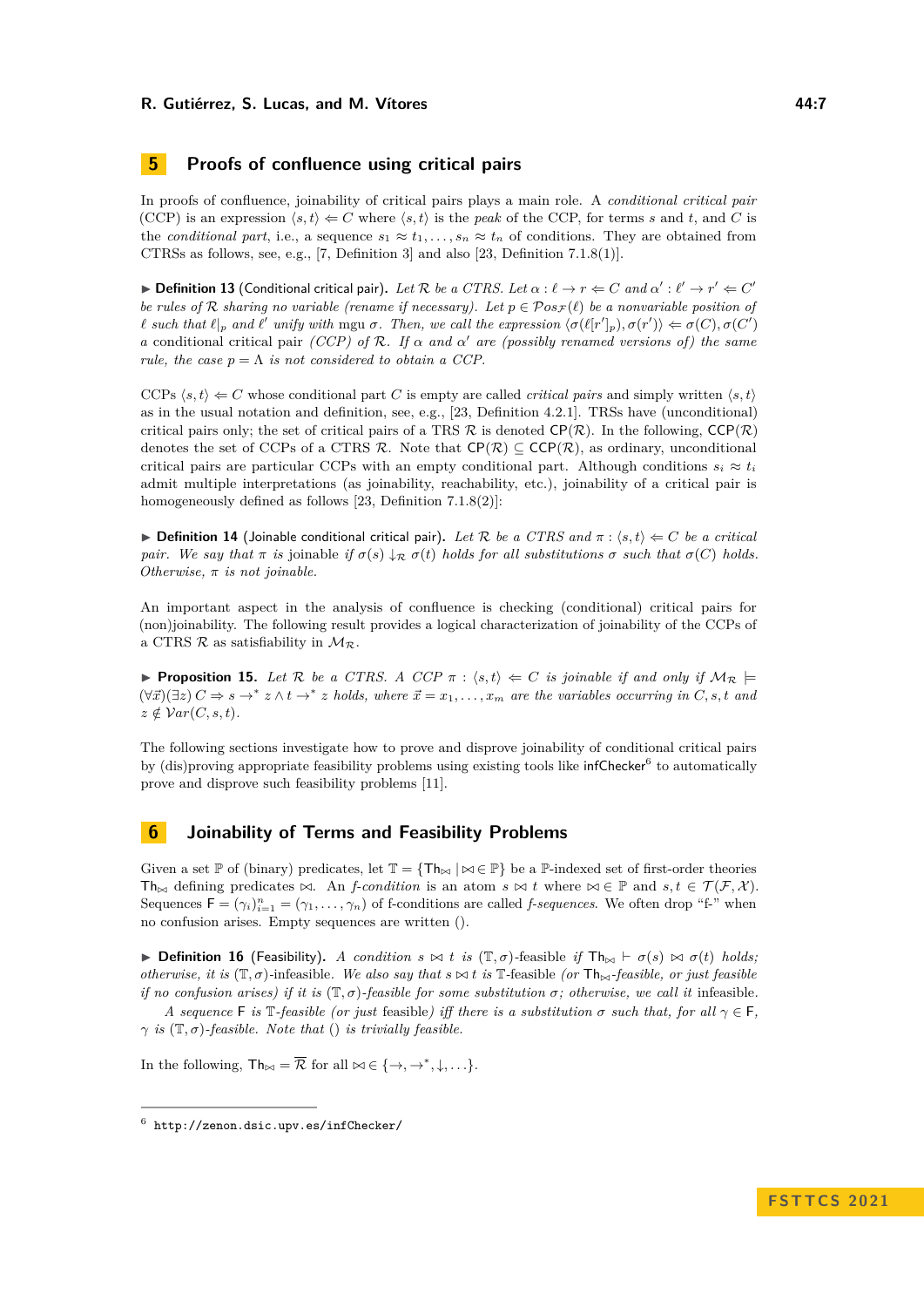#### **44:8 Confluence of Conditional Rewriting in Logic Form**

### **6.1 Proving Conditional Joinability**

Proposition [15](#page-6-2) characterizes joinability of the CCPs of a CTRS  $\mathcal R$  as the satisfiability of a logical sentence in  $\mathcal{M}_{\mathcal{R}}$ . In the following, we show how to advantageously use the results in [\[14,](#page-13-3) [11\]](#page-13-0) to prove and disprove joinability of CCPs. The following consequence of Proposition [15](#page-6-2) and [\[14,](#page-13-3) Corollary 14] provides a sufficient condition for joinability of CCPs.

<span id="page-7-6"></span>**► Corollary 17.** Let R be a CTRS and  $\pi$  :  $\langle s, t \rangle \Leftarrow C$  be a critical pair. If  $\overline{\mathcal{R}}$   $\vdash (\forall \vec{x})(\exists z) C \Rightarrow s \rightarrow^*$  $z \wedge t \rightarrow^* z$  *holds, then*  $\pi$  *is joinable.* 

This result can be used together with theorem provers like Prover9 [\[19\]](#page-14-5) for a practical use in proofs of joinability of critical pairs. The following result is a consequence of Proposition [15.](#page-6-2)

<span id="page-7-1"></span>▶ **Corollary 18.** Let R be a CTRS and  $π$  :  $\langle s,t \rangle$   $\Leftrightarrow$  C be a critical pair. If  $s^{\downarrow} \to^* z, t^{\downarrow} \to^* z$  is R*-feasible, then π is joinable.*

<span id="page-7-3"></span> $\triangleright$  **Example 19.** Consider the following variant  $\mathcal{R}$  of the CTRS in Example [3:](#page-3-0)

<span id="page-7-0"></span>
$$
a \rightarrow b \tag{12}
$$

 $f(c, x) \rightarrow a \Leftarrow f(x, a) \approx f(b, b)$  (13)

$$
f(y, y) \rightarrow b \tag{14}
$$

Note that rule [\(13\)](#page-7-0) is feasible, both under join and oriented semantics:  $f(a, a) \rightarrow f(b, a) \rightarrow f(b, b)$ (which implies  $f(a, a) \downarrow f(b, b)$ ). The only CCP is  $\pi : \langle a, b \rangle \Leftarrow f(c, a) \approx f(b, b)$ . Since  $a \rightarrow^* z, b \rightarrow^* z$ is  $\overline{\mathcal{R}}$ -feasible (both for the join and oriented semantics of  $\mathcal{R}$ ), by Corollary [18,](#page-7-1)  $\pi$  is joinable.

#### **6.2 Disproving Conditional Joinability**

Regarding proofs of *non-joinability*, we show how to formulate it as an feasibility problem.

<span id="page-7-2"></span>▶ **Proposition 20.** *Let*  $\mathcal{R}$  *be a CTRS and*  $\pi$  :  $\langle s, t \rangle \Leftarrow C$  *be a critical pair such that*  $C^{\downarrow}$  *is*  $\overline{\mathcal{R}}$ *-feasible. If*  $s^{\downarrow} \rightarrow^* z, t^{\downarrow} \rightarrow^* z$  *is*  $\overline{\mathcal{R}}$ -infeasible, then  $\pi$  *is not joinable.* 

 $\blacktriangleright$  **Example 21.** Consider the following CTRS  $\mathcal{R}$ 

$$
f(x,x) \quad \to \quad x \Leftarrow f(x,x) \approx b \tag{15}
$$

$$
f(y, y) \rightarrow b \tag{16}
$$

There is only one critical pair  $\pi$  :  $\langle x, b \rangle \Leftarrow f(x, x) \approx b$ . Note that  $f(c_x, c_x) \approx b$  is  $\overline{\mathcal{R}}$ -feasible due to the unconditional rule (this can be proved with infChecker). Non-joinability of *π* can be proved as the R-infeasibility of

$$
c_x \to^* z, b \to^* z \tag{17}
$$

using infChecker. By Proposition [20,](#page-7-2)  $\pi$  is not joinable.

The following result characterizes joinability of CCPs  $\langle s, t \rangle \leftarrow C$  where the conditional part *C* and the peak  $\langle s, t \rangle$  share no variable.

<span id="page-7-4"></span>**► Proposition 22.** Let  $\mathcal{R}$  be a CTRS and  $\pi$  :  $\langle s, t \rangle \Leftarrow C$  be a critical pair such that  $\text{Var}(s, t) \cap \text{Var}(C) =$  $\emptyset$ *. Then,* π *is joinable if and only if C is*  $\overline{\mathcal{R}}$ -*infeasible or*  $s^{\downarrow}$  → \* *z*,  $t^{\downarrow}$  → \* *z is*  $\overline{\mathcal{R}}$ -*feasible.* 

 $\blacktriangleright$  **Example 23.** Consider the CTRS  $\mathcal{R}$  in Example [3.](#page-3-0) As in Example [19](#page-7-3) for [\(13\)](#page-7-0), rule [\(2\)](#page-3-6) is feasible, both under join and oriented semantics. There is a single critical pair  $\pi$  :  $\langle c, b \rangle \Leftarrow f(c, a) \approx f(b, b)$ .

- As a *join* CTRS,  $\overline{\mathcal{R}}$ -feasibility of  $f(c, a) \downarrow f(b, b)$  together with  $\overline{\mathcal{R}}$ -infeasiblity of  $c \to^* z, b \to^* z$ can both be proved with infChecker. Thus,  $\pi$  is not joinable.
- As an *oriented* CTRS,  $\overline{\mathcal{R}}$ -infeasibility of  $f(c, a) \rightarrow^* f(b, b)$  can be proved with infChecker. Thus,  $\pi$  is joinable.

<span id="page-7-5"></span>For TRSs, whose critical pairs have no conditional part, we have the following characterization of joinability as a consequence of Proposition [22.](#page-7-4)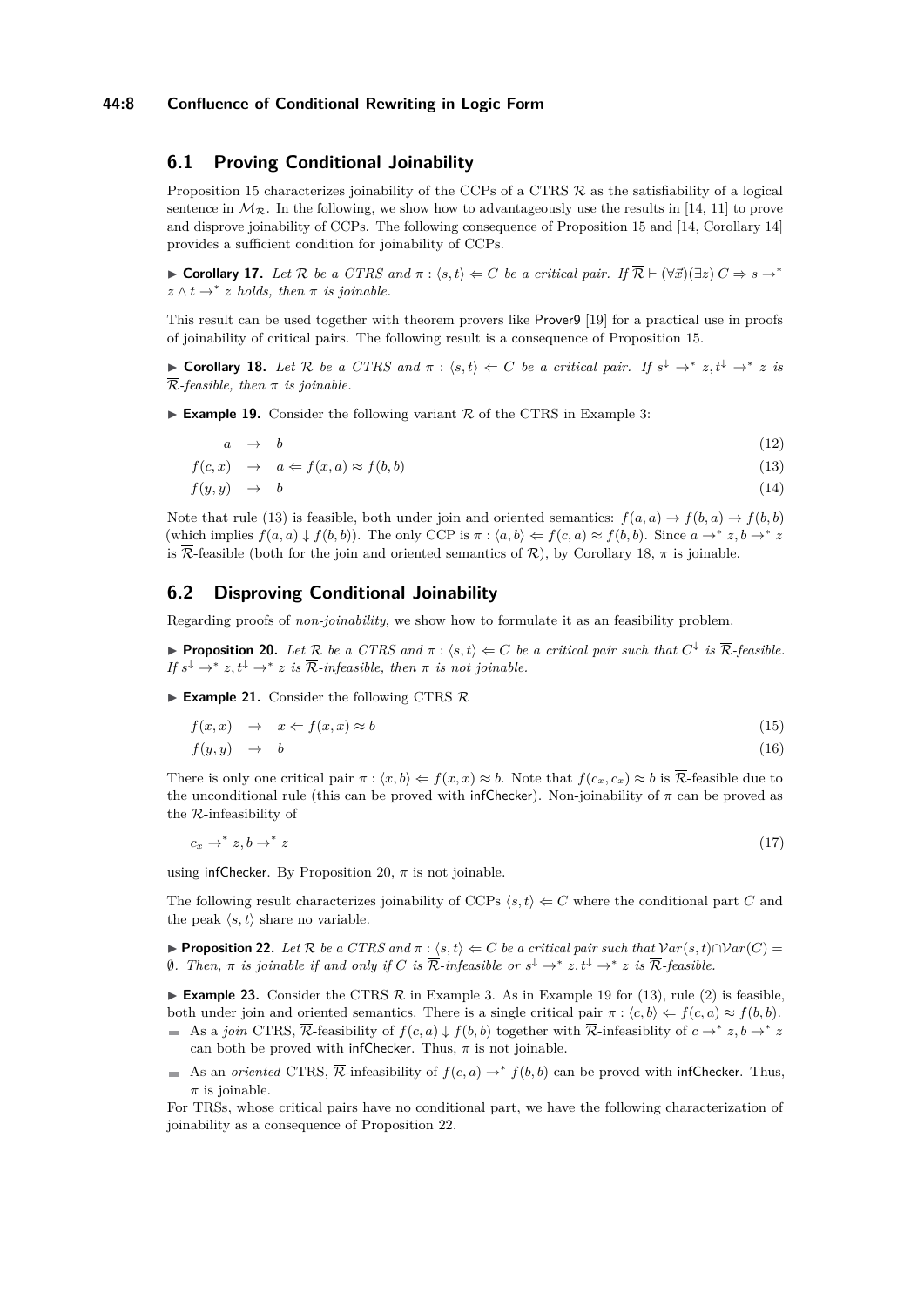▶ **Corollary 24.** Let R be a (C)TRS. A critical pair  $\langle s,t \rangle$  is joinable if and only if  $s^{\downarrow} \to^* z, t^{\downarrow} \to^* z$ *is* R*-feasible.*

<span id="page-8-1"></span>Actually, Corollary [24](#page-7-5) characterizes *joinability of terms s and t* (being part of a critical pair or not).

▶ **Example 25.** Consider the following TRS from COPS (<http://cops.uibk.ac.at/?q=999>)

| a(b(x)) | $\rightarrow$ | b(c(x)) | (18)               |
|---------|---------------|---------|--------------------|
| c(b(x)) | $\rightarrow$ | b(c(x)) | (19)               |
| c(b(x)) | $\rightarrow$ | c(c(x)) | $\left( 20\right)$ |
| b(b(x)) | $\rightarrow$ | a(c(x)) | $\left( 21\right)$ |
| a(b(x)) | $\rightarrow$ | a(b(x)) | $\left( 22\right)$ |
| c(c(x)) | $\rightarrow$ | c(b(x)) | (23)               |
| a(c(x)) | $\rightarrow$ | c(a(x)) | (24)               |

By Corollary [24,](#page-7-5) joinability of the critical pair  $\langle a(a(c(x))), b(c(b(x))) \rangle$  can be *disproved* as the infeasibility of  $a(a(c(c_x))) \rightarrow^* z, b(c(b(c_x))) \rightarrow^* z$ , which is proved by infChecker.

## <span id="page-8-0"></span>**7 Confluence of CTRSs**

In the analysis of confluence of CTRSs, a crucial notion is that of *conditional* critical pairs associated to a CTRS  $\mathcal{R}$ . We have the following (well-known) fact.

<span id="page-8-2"></span>**Proposition 26.** *Let*  $\mathcal{R}$  *be a CTRS. If*  $\mathsf{CCP}(\mathcal{R})$  *contains a non-joinable CCP, then*  $\mathcal{R}$  *is not (locally) confluent.*

**Example 27.** For the TRS  $\mathcal R$  in Example [25,](#page-8-1) since  $\mathsf{CP}(\mathcal R)$  contains a nonjoinable critical pair  $\langle a(a(c(x))), b(c(b(x)))) \rangle$ , by Proposition [26](#page-8-2) we conclude that  $\mathcal R$  is not confluent.

**Example 28.** As a consequence of Proposition [26,](#page-8-2)  $\mathcal{R}$  in Example [3,](#page-3-0) when considered as a join CTRS, is not confluent. Except for CONFident, no tool available on the confluence platform CoCoWeb [\[13\]](#page-13-7), which provides access to several confluence tools, was able to reach this conclusion, as join CTRSs are accepted (as part of COPS syntax), but currently unsupported by other confluence tools in the platform. CONFident is able to provide a negative answer using Proposition [22](#page-7-4) to prove nonjoinability of the only CCP, and then Proposition [26](#page-8-2) to conclude nonconfluence.

Dershowitz, Okada, and Sivakumar proved that *a terminating (*noetherian in their terminology*) join CTRSs is confluent if all its critical pairs are joinable overlays* [\[7,](#page-13-6) Theorem 4], where a (conditional) critical pair is an overlay if the critical position is the top position  $\Lambda$  [\[7,](#page-13-6) Definition 8].

**Example 29.** Note that the CCP  $\pi$  for  $\mathcal{R}$  in Example [19](#page-7-3) is an overlay. It is joinable, as proved in the example (both for the join and oriented semantics). The CTRS  $\mathcal R$  is terminating as the underlying TRS  $\mathcal{R}_u = \{a \to b, f(c, x) \to a, f(x, x) \to b\}$  is clearly terminating. Thus, by [\[7,](#page-13-6) Theorem 4], R (viewed as a join CTRS) is confluent.

<span id="page-8-4"></span>Unfortunately, this does *not* hold for oriented CTRSs.

 $\blacktriangleright$  **Example 30.** The following oriented CTRS  $\mathcal{R}$  [\[26,](#page-14-6) Counterexample 3.3]

<span id="page-8-3"></span>
$$
a \rightarrow b \tag{25}
$$

$$
f(x) \rightarrow c \Leftarrow x \approx a \tag{26}
$$

is terminating (the underlying TRS  $\mathcal{R}_u = \{a \to b, f(x) \to c\}$  is clearly terminating), and has no (conditional) critical pair. However,  $f(b) \leftarrow f(a) \rightarrow c$ , but *c* is irreducible and  $f(b)$  also is as the conditional part  $x \approx a$  of rule [\(26\)](#page-8-3), when instantiated by  $b \approx a$  is not satisfiable by using a reachability test  $b \to^* a$ . Hence  $f(b)$  and *c* are *not* joinable and R is not confluent.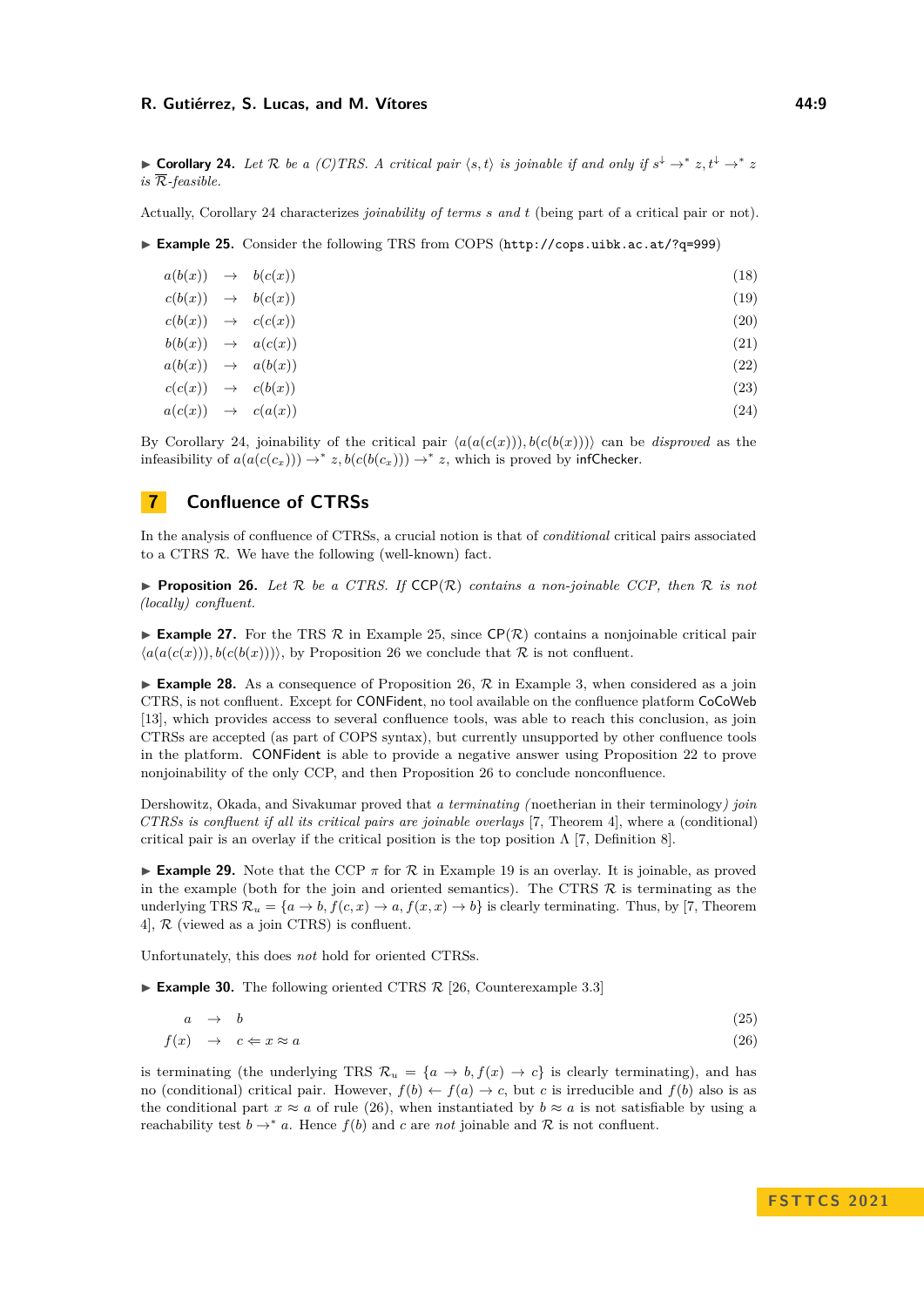#### **44:10 Confluence of Conditional Rewriting in Logic Form**

Normal CTRSs are CTRSs where terms *t* in conditions  $s \approx t$  of the conditional part of rules are *ground, irreducible terms*.

<span id="page-9-4"></span>▶ Remark 31 (Normal join, oriented, and semiequational CTRSs). Nowadays, the notion of a normal CTRS  $\mathcal R$  usually assumes that  $\mathcal R$  is an oriented CTRS, see, e.g., [\[23,](#page-14-0) Definition 7.1.3]. Other authors, though, have defined the notion of a normal *join* CTRS as one whose joinability conditions  $s \downarrow t$  in conditional rules always satisfy the restriction of *t* being an irreducible ground term [\[7,](#page-13-6) Definition 2]; then, the authors remark that normal join CTRSs can be seen as what we call normal CTRSs today. Hence, normal join and oriented CTRSs coincide. As for *semi-equational* CTRSs, if normality is required, then  $s \leftrightarrow^* t$  if and only if  $s \to^* t$  because *t* is irreducible. Therefore, when referring to normal join, oriented, or semiequational CTRSs we are actually dealing with one and the same kind of CTRSs.

For this reason, conditions of normal CTRSs can be equivalently handled as joinability conditions  $s_i \downarrow t_i$ . Neither R in Example [30](#page-8-4) nor R in Example [19](#page-7-3) are normal. The following result, which is a simple consequence of [\[7,](#page-13-6) Theorem 4], is useful:

<span id="page-9-2"></span>▶ **Corollary 32.** *A terminating normal CTRS is confluent if all its critical pairs are joinable overlays.*

<span id="page-9-3"></span>▶ **Example 33.** Consider the following normal CTRS

<span id="page-9-0"></span>

| $c \rightarrow b$ |                                               | (27) |
|-------------------|-----------------------------------------------|------|
| $d \rightarrow b$ |                                               | (28) |
|                   | $f(a,x) \rightarrow c \Leftarrow x \approx a$ | (29) |

$$
f(x,x) \rightarrow d \Leftarrow x \approx a \tag{30}
$$

$$
g(x) \rightarrow d \Leftarrow g(x) \approx b \tag{31}
$$

 $g(a) \rightarrow f(a,a)$  (32)

which is terminating, as the underlying TRS  $\mathcal{R}_u$  is clearly terminating. The system has two (overlay) conditional critical pairs which are feasible and joinable:

<span id="page-9-1"></span>
$$
\langle c, d \rangle \quad \Leftarrow \quad a \approx a \tag{33}
$$

$$
\langle d, f(a, a) \rangle \Leftarrow g(a) \approx b \qquad \text{with (31) and (32)} \tag{34}
$$

As for [\(33\)](#page-9-1), using [\(27\)](#page-9-0) and [\(28\)](#page-9-0) we join *c* and *d* into *b*. Regarding [\(34\)](#page-9-1), we have  $f(a, a) \rightarrow_{(30)} d$  $f(a, a) \rightarrow_{(30)} d$  $f(a, a) \rightarrow_{(30)} d$ . By Corollary [32,](#page-9-2)  $\mathcal R$  is confluent. No tool in CoCoWeb is able to prove it.

An oriented CTRS  $\mathcal{R}$  is called *deterministic* (DCTRS) if for each rule  $\ell \to r \Leftarrow s_1 \approx t_1, \ldots, s_n \approx t_n$ in R and each  $1 \leq i \leq n$ , we have  $Var(s_i) \subseteq Var(\ell) \cup \bigcup_{j=1}^{i-1} Var(t_j)$ . In the literature on confluence of DCTRSs, some results that use termination properties of CTRSs to guarantee confluence have been reported. For instance, [\[2,](#page-12-3) Theorem 4.1] establishes that *a quasi-reductive strongly deterministic CTRS is confluent if and only if its CCPs are all joinable*. Strongly deterministic CTRSs (SDCTRSs) are DCTRSs R where all conditions  $s \approx t$  in the conditional part C of rules  $\ell \to r \Leftarrow C \in \mathcal{R}$ are *strongly irreducible*, i.e., every instance  $\sigma(t)$  of t by an irreducible substitution  $\sigma$  is irreducible [\[2,](#page-12-3) Definition 4.1]. Clearly, normal DCTRSs are SDCTRSs. Quasi-reductiveness (see, e.g., [\[23,](#page-14-0) Definition 7.2.36]) guarantees quasi-decreasingness of the DCTRS (see [\[23,](#page-14-0) Definition 7.2.39 and Lemma 7.2.40]). As proved in [\[16\]](#page-13-4), quasi-decreasingness is equivalent to *operational termination*. Other results in the literature (see [\[23,](#page-14-0) Section 7.3]) usually require quasi-decreasingness, i.e, operational termination. Operationally terminating CTRSs are *terminating*, but not vice versa. For instance, viewed as an *oriented* CTRS, the (deterministic) CTRS  $R$  in Example [33](#page-9-3) is terminating (this can be proved by using mu-term) but it is *not* operationally terminating (this can also be proved with mu-term). Therefore, the aforementioned results in [\[2,](#page-12-3) [23\]](#page-14-0) *cannot* be used to prove confluence of  $\mathcal R$  in Example [33.](#page-9-3) Further results for proving confluence of terminating CTRSs are reported in [\[10\]](#page-13-8); however, they apply to *join* CTRSs only.

Most confluence criteria for proving confluence of CTRSs involve checking (non)joinability of (feasible) CCPs, possibly in connection with other structural or syntactical requirements on the CTRS (e.g., left-linearity, etc.). The focus in this paper has been the investigation of (non)joinability criteria which can be used together with these confluence criteria. The following section discusses our implementation of those techniques and its impact in proofs of confluence of CTRSs in practice.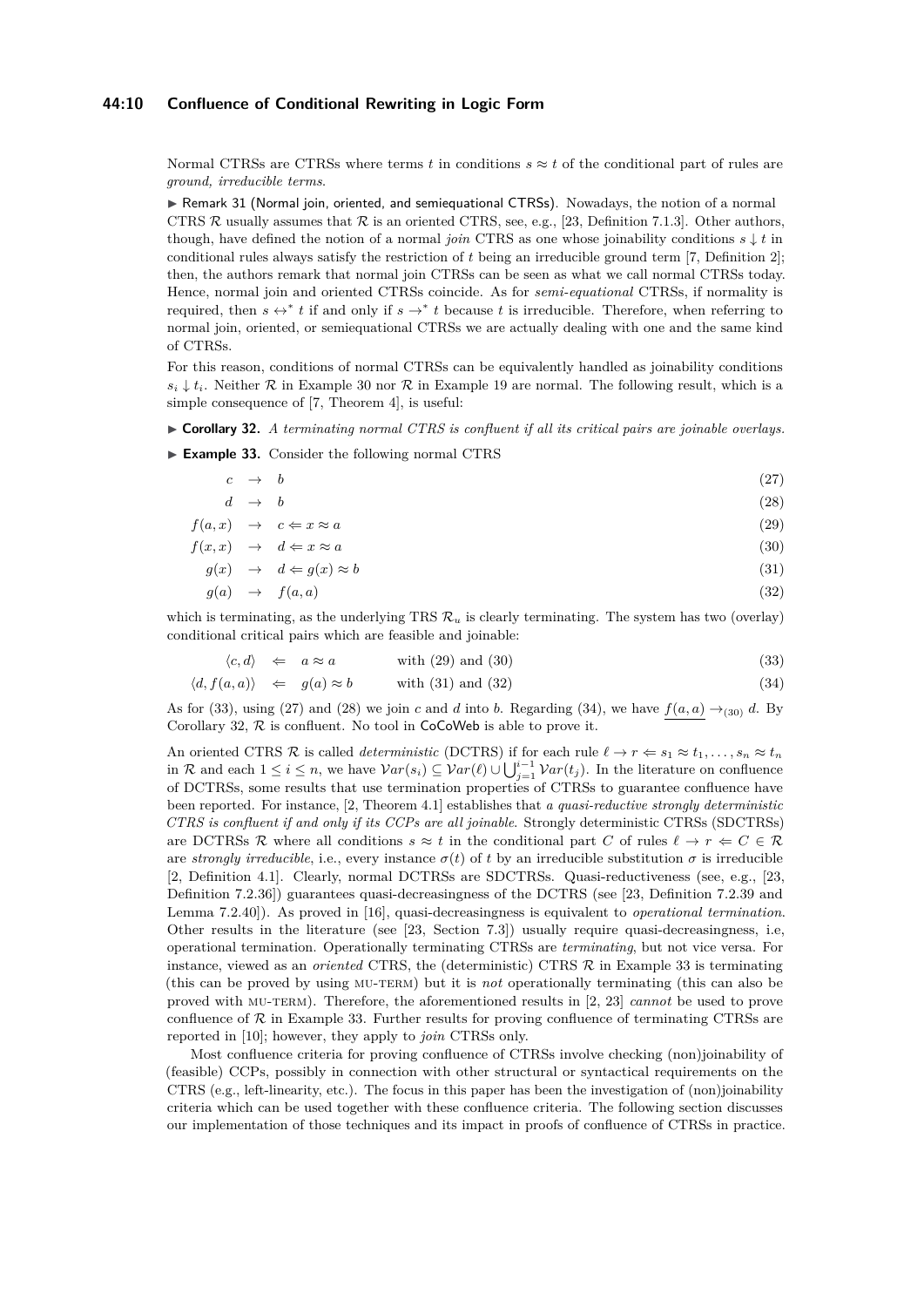<span id="page-10-2"></span>**Table 1** Meaning of CONDITIONTYPE in COPS syntax.

| CONDITIONTYPE   | here $==$ means          |
|-----------------|--------------------------|
| ORTENTED        | $\rightarrow^*$          |
| JOTN.           |                          |
| SEMI-EQUATIONAL | $\overline{\phantom{a}}$ |

### <span id="page-10-0"></span>**8 Implementation and Experimental Evaluation**

CONFident 1.0 is written in Haskell and consists of 80 Haskell modules with around 14000 lines of code. The tool is accessible through its web interface (see Section [1\)](#page-0-0). The input format is an extended version of the Confluence Competition (CoCo) format [\[21\]](#page-14-1), which is the official format used in the *confluence* (CR) category of the competition. The input is a CTRS  $\mathcal{R}$  in TPDB/COPS format<sup>[7](#page-10-1)</sup>. As in COPS syntax, symbol == stands for  $\approx$  above to specify the conditional part of rewrite rules. Its meaning depends on the CONDITIONTYPE section of the input specifying how the conditions of rules are evaluated [\[23,](#page-14-0) Definition 7.1.3] according to Table [1.](#page-10-2) Furthermore, in our extended version of TPDB/COPS syntax we can combine those relations by using them directly in the condition part of the rules: we use  $\rightarrow$ \* for  $\rightarrow$ \*,  $\rightarrow$ \* $\leftarrow$  for  $\downarrow$  and  $\leftarrow$ >\* for  $\leftrightarrow$ \*.

The implementation is based on a divide and conquer schema where, given an input problem, there is a set of techniques and an application strategy for those techniques. The techniques can simplify the problem, reduce it into a set of simpler problems or just give a positive or negative answer. We consider two types of problems: *Rewriting problems* and *Conditional Rewriting* problems. Each type of problem has its own strategy and processors. Although there are processors that can be applied to Rewriting and Conditional Rewriting problems indifferently, from the implementation point of view we prefer to implement them separately because we can apply simplifications when conditions are not considered. According to Section [3.1,](#page-2-1) when the system is parsed, the tool computes  $\overline{\mathcal{R}}_J$ ,  $\overline{\mathcal{R}}_O$ , or  $\overline{\mathcal{R}}_{\text{SE}}$ (depending on the CONDITIONTYPE section) and then applies the appropriate strategy. Our proof strategy is based on experimentation: we try to first apply techniques that simplify the problems and reduce them into simpler problems (e.g., remove unnecesary rules and apply modularity results). When all simplification techniques have been applied, we analyze the problem in order to extract good properties that guide the strategy (linearity, weak normalization, termination, operational termination, strongly deterministic conditions, or right stability, see [\[16,](#page-13-4) [23\]](#page-14-0) for definitions of these concepts). Then we calculate its conditional critical pairs and apply the techniques presented in the paper combined with classical techniques to check the joinability or non-joinability of the critical pairs. We also apply transformations to convert CTRSs into confluence equivalent TRSs and CS-TRSs [\[15\]](#page-13-9). If the final answer is YES or NO, the tool displays a report in plain text. Otherwise, MAYBE is returned. More details can be found in [\[28\]](#page-14-7).

We participated in the CTRS (CR) category of CoCo 2021.<sup>[8](#page-10-3)</sup> With a timeout of 60 seconds, the participating tools are expected to return a proof of confluence or nonconfluence (or a *maybe* answer) for each of the considered problems. The other participating tools this year were CO3 [\[22\]](#page-14-8) and ACP [\[1\]](#page-12-4). The test set used in CoCo 2021 included 100 examples (see [http://cops.uibk.ac.](http://cops.uibk.ac.at/results/?y=2021&c=CTRS) [at/results/?y=2021&c=CTRS](http://cops.uibk.ac.at/results/?y=2021&c=CTRS)). The following table sumarizes the obtained results:<sup>[9](#page-10-4)</sup>

| CTRS CR Tool     | Yes | Nο | Total |
|------------------|-----|----|-------|
| <b>CONFident</b> | 37  | 24 |       |
| CO <sub>3</sub>  | 28  | 19 |       |
|                  | 29  | 15 |       |

Accordingly, CONFident was declared the winner of the competition.<sup>[10](#page-10-5)</sup>

<span id="page-10-1"></span><sup>7</sup> See <http://zenon.dsic.upv.es/muterm/?name=documentation#formats>

<span id="page-10-3"></span> $8$  <http://project-coco.uibk.ac.at/2021/>

<span id="page-10-4"></span><sup>&</sup>lt;sup>9</sup> The 2020 version of the tool ConCon <http://cl-informatik.uibk.ac.at/software/concon/> participated in CoCo 2021 as the winner of the CTRS category in 2020. Its results are displayed in the aforementioned web page.

<span id="page-10-5"></span> $^{10}\rm{See}$ <http://project-coco.uibk.ac.at/2021/results.php>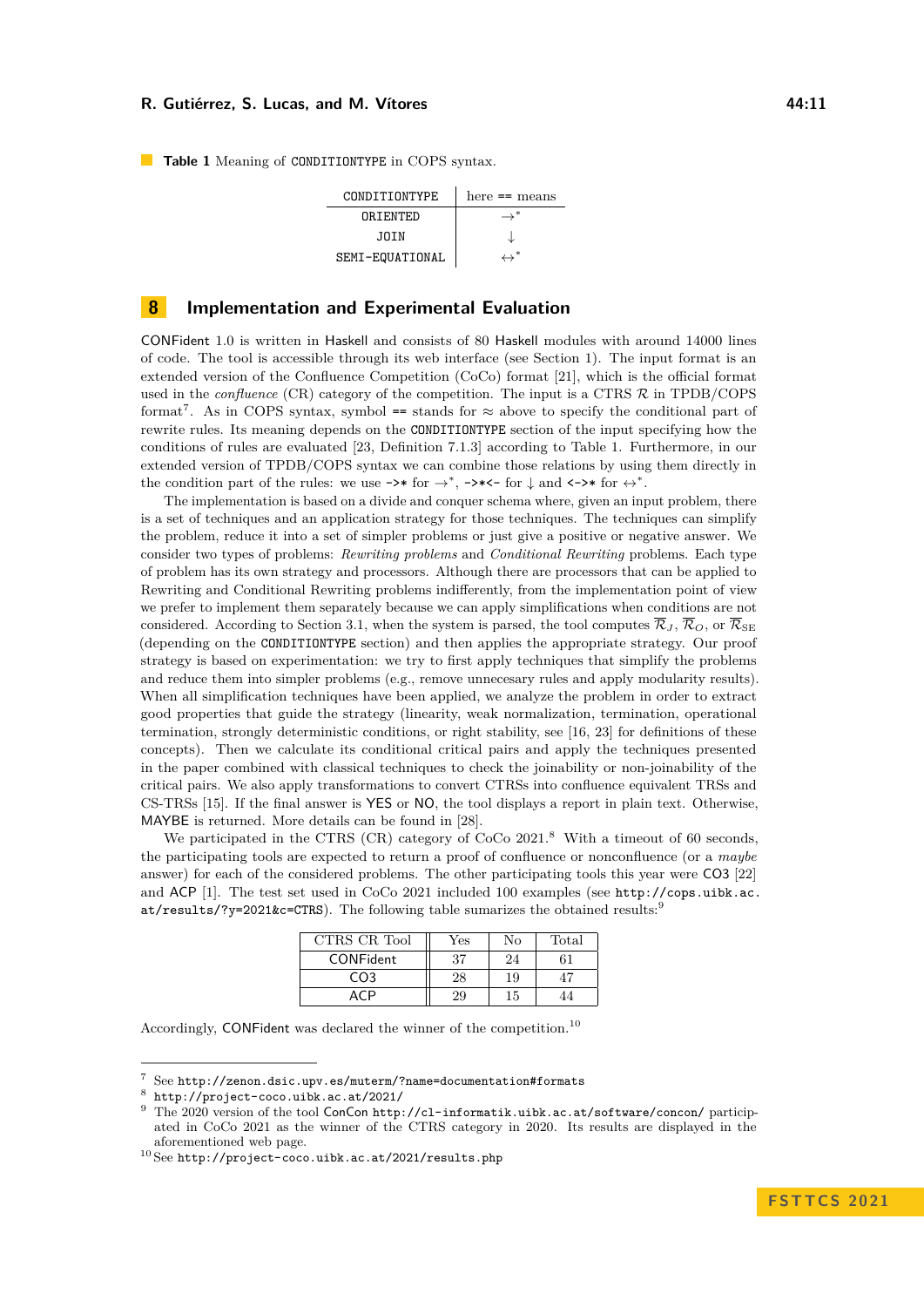#### **44:12 Confluence of Conditional Rewriting in Logic Form**

CONFident is able to obtain confluence proofs not only for *oriented* CTRSs (which is the focus of CoCo CTRS category) but also for *join* CTRSs as explained above (and currently unsupported by the tools participating in the confluence competition). Full proofs for the discussed examples of join CTRSs can also be found in the benchmarks section of the tool web site.

### <span id="page-11-0"></span>**9 Related Work**

Plaisted's presentation of conditional rewriting [\[24\]](#page-14-9) is related to ours. Conditional rules are viewed as (universally quantified) formulas  $C \Rightarrow \ell \to r$ , which can be seen as first-order formulas. Semantic interpretations, though, consist of a *base* domain  $D_B$  (an "ordinary" domain as introduced in Section [3.3\)](#page-4-3) and an *extended domain*  $D_E = \mathcal{T}(\mathcal{F} \cup D_B)$  where values of the domain  $D_B$  are treated as *constants*. Symbols *f* have an interpretation<sup>[11](#page-11-1)</sup>  $f^I$ , i.e., a mapping  $f^I: D_E \times \cdots \times D_E \to D_E$  defined so that  $f^I(t_1, \ldots, t_k) = f(t_1, \ldots, t_k)$ . Conveniently, if  $a \in D_B$ , then  $a^I = a$ . Terms in  $\mathcal{T}(\mathcal{F}, \mathcal{X})$  are interpreted as usual, except that Plaisted also interprets variables  $x \in \mathcal{X}$  as  $x^I \in D_E$ . The usual *valuation of variables* of first-order logic is therefore integrated as part of the interpretation *I*. In this respect, his semantic approach differs from the usual one in first order logic (indeed, he rather speaks of *term logic* when referring it). Predicates  $\rightarrow$  and  $\rightarrow^*$  are interpreted as subsets of  $D_E \times D_E$ . Atoms  $s \to t$  and  $s \to^* t$  are then interpreted as expected:  $(s \to t)^I = s^I \to t^I t^I$  and  $(s \to^* t)^I = s^I (\to^*)^I t^I$ . An interpretation *I* is a *rewriting model* of a CTRS R if *I* satisfies the formulas in R together with a number of *axioms A* which, essentially, are the ones we obtain from the inference rules (Rf), (T), and  $(C)_{f,i}$  for  $f \in \mathcal{F}$  and  $1 \leq i \leq ar(f)$ . Plaisted writes  $\mathcal{R} \models_m \varphi$  if  $\varphi$  is true in *all* minimal rewriting models of  $\mathcal{R}^{12}$  $\mathcal{R}^{12}$  $\mathcal{R}^{12}$  Then, a CTRS  $\mathcal{R}$  is said to be *confluent* if  $\mathcal{R} \models_m \varphi_{CR}$  holds. Finally, on page 219, the confluence property of a CTRS is proved equivalent to  $\mathcal{R}_I \models_m \varphi_{\text{CR}}$  for all minimal rewriting models *I* of  $\mathcal{R}$ , where  $\mathcal{R}_I$  is the (possibly infinite) TRS (i.e., without conditional rules) obtained from R and *I* by considering rules  $s \to t$  (where  $s, t \in \mathcal{T}(\mathcal{F} \cup D_B)$ ) such that  $s \to t$  is a ground instance of  $\ell \to r$  for some conditional rule  $\ell \to r \Leftarrow C$ , where variables are replaced by terms in  $\mathcal{T}(\mathcal{F} \cup D_B)$  and the corresponding instance  $C'$  of  $C$  is true in *I*. Similar definitions are provided for local confluence and joinability of critical pairs (which Plaisted calls to *pass the critical pair test*). Note that, since there can be infinitely many interpretations  $I$  for a given CTRS  $\mathcal{R}$ , proofs of confluence in term logic involve the consideration of infinitely many TRSs  $\mathcal{R}_I$ . In contrast, our definitions of confluence, local confluence, and joinability of CCPs use a single model  $M_{\mathcal{R}}$ .

In the so-called *first-order theory of rewriting* (*FOThR* in the following), a restricted first-order language (without constant or function symbols), is used. The predicate symbols  $\rightarrow$  and  $\rightarrow^*$  are interpreted on the least (ground) Herbrand model  $\mathcal{H}_{\mathcal{R}}$  for the signature F and predicates  $\rightarrow$  and  $\rightarrow^*$ [\[6\]](#page-13-1). In *FOThR* properties of TRSs  $\mathcal{R} = (\mathcal{F}, R)$  are expressed by satisfiability in  $\mathcal{H}_{\mathcal{R}}$  of *FOThR*. For instance  $\mathcal{H}_{\mathcal{R}} \models \varphi_{\text{CR}}$  means "*the TRS*  $\mathcal{R}$  *is ground confluent*" (the restriction to ground confuence is due to the use of  $\mathcal{H}_{\mathcal{R}}$ , which consists of atoms  $s \to t$  and  $s \to^* t$  where  $s, t \in \mathcal{T}(\mathcal{F})$ ). Decision algorithms for  $FOThR$  exist for restricted classes of TRSs  $R$  like left-linear right-ground TRSs, where variables are allowed in the left-hand side of the rules (without repeated occurrences of the same variable) but disallowed in the right-hand side [\[25\]](#page-14-10). However, a simple fragment of *FOThR* like the *First-Order Theory of One-Step Rewriting*, where only a single predicate symbol  $\rightarrow$  representing one-step rewritings with  $R$  is allowed, has been proved undecidable even for *linear* TRSs [\[27\]](#page-14-11). In contrast, we use the full expressive power of first-order logic to represent not only TRSs but also CTRSs . Also in contrast to *FOThR*, where function symbols are not allowed in formulas, we can use *arbitrary* sentences involving arbitrary terms. This is crucial, for instance, to investigate joinability of CCPs  $\langle s,t\rangle \leftarrow C$ , as *s* and *t* are arbitrary terms, and *C* usually involves nonvariable terms.

On the other hand, the idea of turning variables into constants to see terms with variables as ground terms of an extended signature is standard in algebraic specifications, see, e.g., [\[9,](#page-13-2) page 9]. However, as far as we know, such a model has not been used in the definition or verification of

<span id="page-11-1"></span> $11$  Plaisted interprets symbols in two different ways. This is due to the more general kind of conditional systems he considers, where the conditional part of rules can include first-order literals defined by an additional first-order theory. Our simplified presentation suffices to handle the CTRSs considered here.

<span id="page-11-2"></span><sup>&</sup>lt;sup>12</sup> Plaisted obtains each of such minimal models as follows: given an interpretation  $I$ , he takes the least model of the Horn clauses obtained as the ground instances of rules  $\alpha : \ell \to r \Leftarrow C$  when variables in  $\alpha$ are replaced by terms in  $\mathcal{T}(\mathcal{F} \cup D_B)$  (see the proof of his Theorem 1).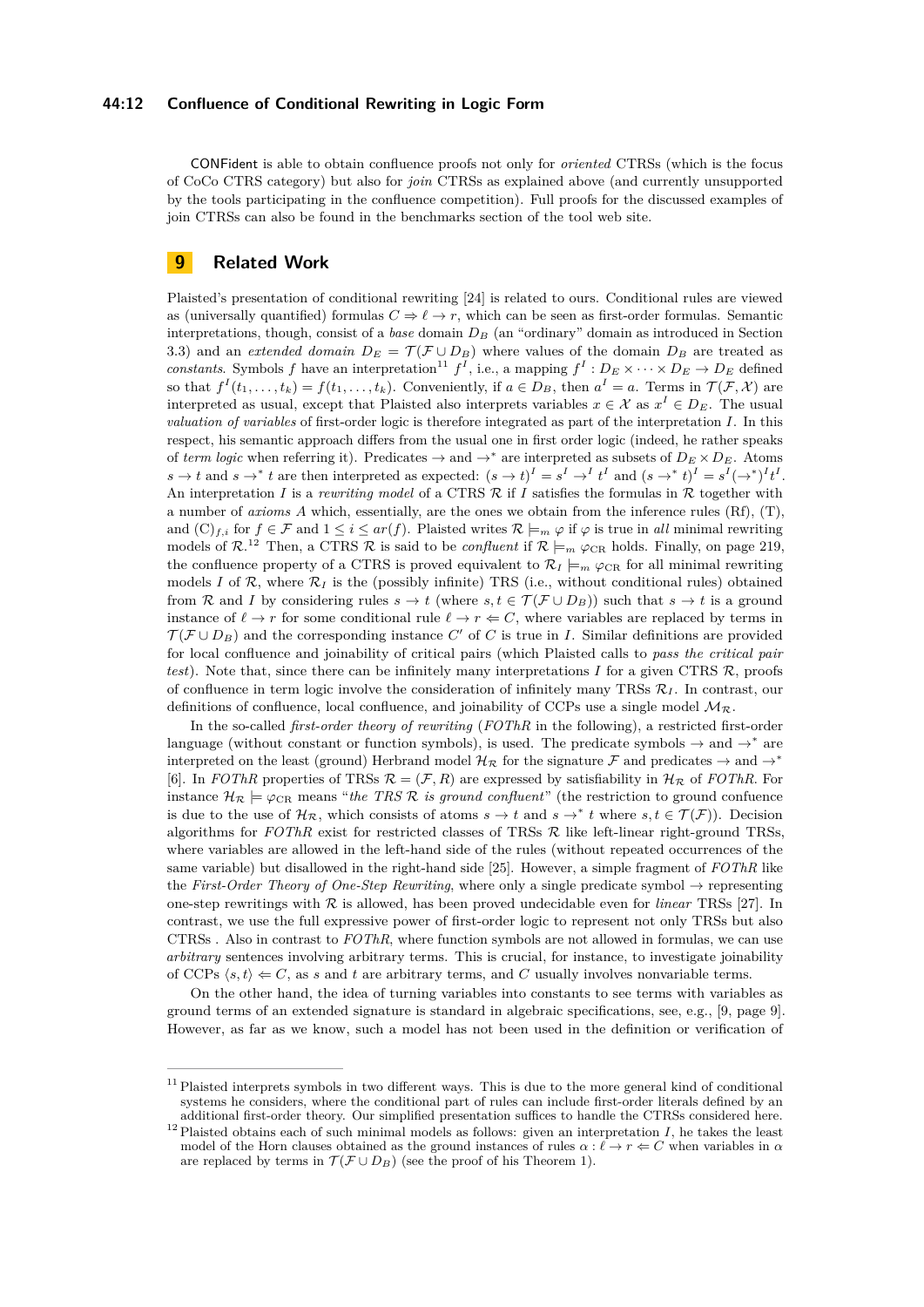Research on confluence of CTRSs goes back to [\[4,](#page-12-5) [7\]](#page-13-6), and many advances have been introduced in the last years, leading to the construction of several tools which are able to automatically prove it, see [\[21\]](#page-14-1) and the references therein. To the best of our knowledge, though, our characterization of (local) confluence of CTRSs as the satisfiability of appropriate logical formulas in  $\mathcal{M}_{\mathcal{R}}$  (Theorem [11\)](#page-5-4) and its practical use in Section [7](#page-8-0) is new. Also, the idea of decomposing proofs of confluence into (in)feasibility problems by taking into account the structure of the logic formula, and the use of constants instead of variables to improve these proves seems to be new.

### <span id="page-12-2"></span>**10 Conclusions and Future Work**

In this paper, we deal with computational (reduction) relations  $\rightarrow$  and  $\rightarrow^*$  associated to reductionbased systems  $R$  in logic form: reduction steps are defined by provability in a given inference system  $\mathcal{I}(\mathcal{R})$  obtained from  $\mathcal{R}$  and the generic system describing the operational semantics of the language of R, or, equivalently, as logical consequences of a theory  $\overline{\mathcal{R}}$  obtained similarly. We have characterized (local) confluence of CTRSs  $R$  as the satisfiability of appropriate first-order formulas  $\varphi_{WCR}$  and  $\varphi_{CR}$  in a canonical model  $\mathcal{M}_{\mathcal{R}}$  where variables are treated as constants and terms with variables in  $\mathcal{T}(\mathcal{F}, \mathcal{X})$  are treated as ground terms in  $\mathcal{T}(\mathcal{F} \cup C_{\mathcal{X}})$  (Theorem [11\)](#page-5-4). We have also similarly characterized joinability of CCPs  $\langle s, t \rangle \leftarrow C$  (Proposition [15\)](#page-6-2). Then, we show how to translate joinability problems into (combinations of) feasibility problems which can be solved using appropriate techniques and tools. For this purpose, the introduction of constants  $c_x \in C_{\mathcal{X}}$  instead of variables  $x \in \mathcal{X}$  in feasibility goals has been useful to obtain faster proofs.

We have developed a new tool implementing our results: CONFident. We participated in the 2021 edition of the Confluence Competition (CoCo) in the CTRS CR (confluence of CTRSs) category obtaining good results.

As for future work, we plan to apply our techniques to prove confluence of rewriting-based programming languages like Maude, whose conditional rules include componenents not explicitly considered here (matching conditions, etc.) but whose semantics can be defined by using the general approach sketched in Section [3.](#page-2-0) Since the analysis of confluence of rewrite theories (which provide the formal basis for the operational description of Maude programs) is also based in the analysis of joinability of the appropriate critical pairs [\[8\]](#page-13-10), we think that our approach will be useful as well.

#### **References**

- <span id="page-12-4"></span>**1** Takahito Aoto, Junichi Yoshida, and Yoshihito Toyama. Proving confluence of term rewriting systems automatically. In Ralf Treinen, editor, *Rewriting Techniques and Applications, 20th International Conference, RTA 2009, Brasília, Brazil, June 29 - July 1, 2009, Proceedings*, volume 5595 of *Lecture Notes in Computer Science*, pages 93–102. Springer, 2009. [doi:](https://doi.org/10.1007/978-3-642-02348-4_7) [10.1007/978-3-642-02348-4\\_7](https://doi.org/10.1007/978-3-642-02348-4_7).
- <span id="page-12-3"></span>**2** Jürgen Avenhaus and Carlos Loría-Sáenz. On conditional rewrite systems with extra variables and deterministic logic programs. In Frank Pfenning, editor, *Logic Programming and Automated Reasoning, 5th International Conference, LPAR'94, Kiev, Ukraine, July 16-22, 1994, Proceedings*, volume 822 of *Lecture Notes in Computer Science*, pages 215–229. Springer, 1994. [doi:10.1007/3-540-58216-9\\_40](https://doi.org/10.1007/3-540-58216-9_40).
- <span id="page-12-0"></span>**3** Franz Baader and Tobias Nipkow. *Term rewriting and all that*. Cambridge University Press, 1998.
- <span id="page-12-5"></span>**4** Jan A. Bergstra and Jan Willem Klop. Conditional rewrite rules: Confluence and termination. *J. Comput. Syst. Sci.*, 32(3):323–362, 1986. [doi:10.1016/0022-0000\(86\)90033-4](https://doi.org/10.1016/0022-0000(86)90033-4).
- <span id="page-12-1"></span>**5** Manuel Clavel, Francisco Durán, Steven Eker, Patrick Lincoln, Narciso Martí-Oliet, José Meseguer, and Carolyn L. Talcott. *All About Maude - A High-Performance Logical Framework, How to Specify, Program and Verify Systems in Rewriting Logic*, volume 4350 of *Lecture Notes in Computer Science*. Springer, 2007. [doi:10.1007/978-3-540-71999-1](https://doi.org/10.1007/978-3-540-71999-1).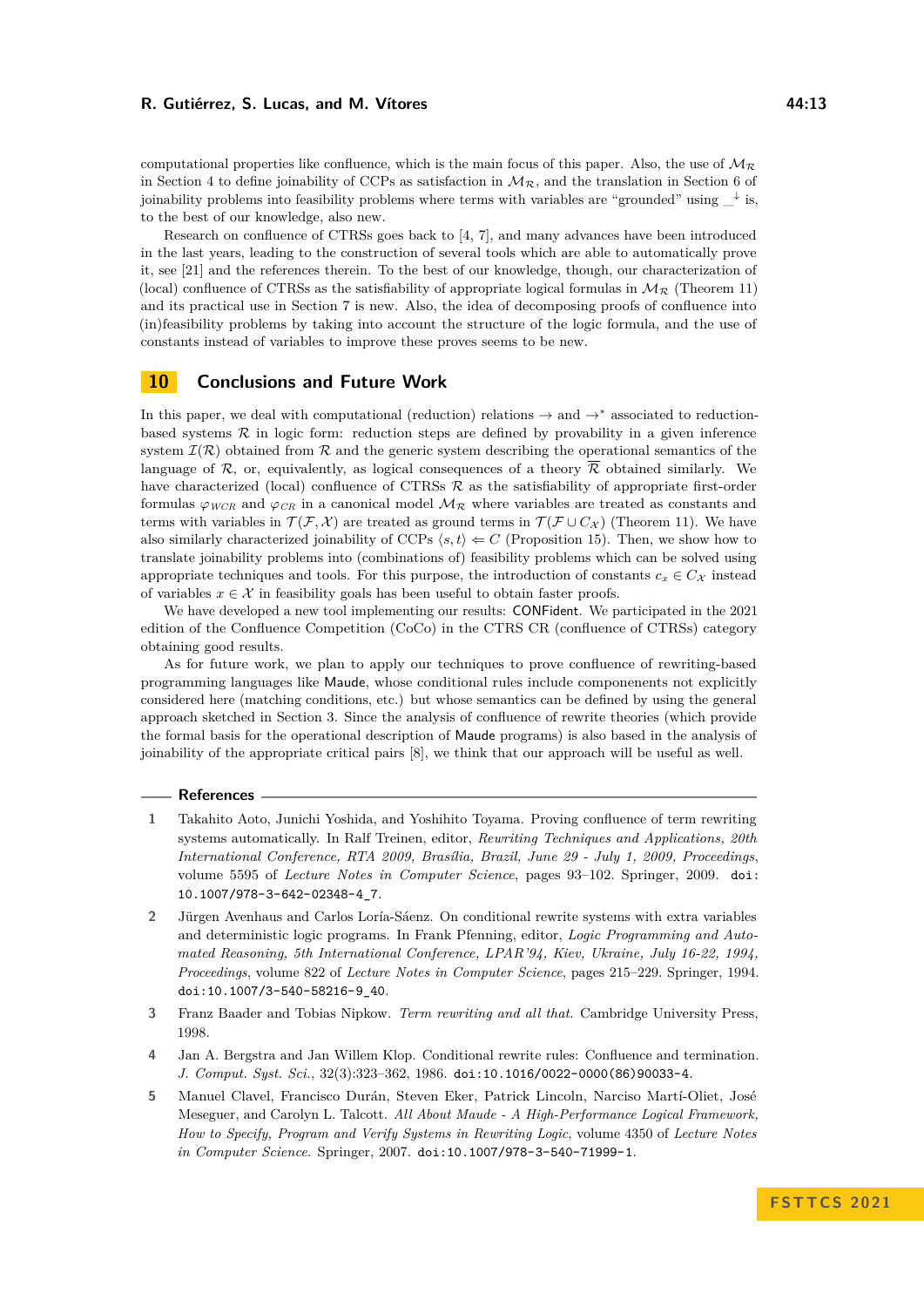#### **44:14 Confluence of Conditional Rewriting in Logic Form**

- <span id="page-13-1"></span>**6** Max Dauchet and Sophie Tison. The theory of ground rewrite systems is decidable. In *Proceedings of the Fifth Annual Symposium on Logic in Computer Science (LICS '90), Philadelphia, Pennsylvania, USA, June 4-7, 1990*, pages 242–248. IEEE Computer Society, 1990. [doi:10.1109/LICS.1990.113750](https://doi.org/10.1109/LICS.1990.113750).
- <span id="page-13-6"></span>**7** Nachum Dershowitz, Mitsuhiro Okada, and G. Sivakumar. Confluence of conditional rewrite systems. In Stéphane Kaplan and Jean-Pierre Jouannaud, editors, *Conditional Term Rewriting Systems, 1st International Workshop, Orsay, France, July 8-10, 1987, Proceedings*, volume 308 of *Lecture Notes in Computer Science*, pages 31–44. Springer, 1987. [doi:10.1007/](https://doi.org/10.1007/3-540-19242-5_3) [3-540-19242-5\\_3](https://doi.org/10.1007/3-540-19242-5_3).
- <span id="page-13-10"></span>**8** Francisco Durán and José Meseguer. On the church-rosser and coherence properties of conditional order-sorted rewrite theories. *J. Log. Algebraic Methods Program.*, 81(7-8):816–850, 2012. [doi:10.1016/j.jlap.2011.12.004](https://doi.org/10.1016/j.jlap.2011.12.004).
- <span id="page-13-2"></span>**9** Joseph A. Goguen and José Meseguer. Models and equality for logical programming. In Hartmut Ehrig, Robert A. Kowalski, Giorgio Levi, and Ugo Montanari, editors, *TAPSOFT'87: Proceedings of the International Joint Conference on Theory and Practice of Software Development, Pisa, Italy, March 23-27, 1987, Volume 2: Advanced Seminar on Foundations of Innovative Software Development II and Colloquium on Functional and Logic Programming and Specifications (CFLP)*, volume 250 of *Lecture Notes in Computer Science*, pages 1–22. Springer, 1987. [doi:10.1007/BFb0014969](https://doi.org/10.1007/BFb0014969).
- <span id="page-13-8"></span>**10** Bernhard Gramlich and Claus-Peter Wirth. Confluence of terminating conditional rewrite systems revisited. In Harald Ganzinger, editor, *Rewriting Techniques and Applications, 7th International Conference, RTA-96, New Brunswick, NJ, USA, July 27-30, 1996, Proceedings*, volume 1103 of *Lecture Notes in Computer Science*, pages 245–259. Springer, 1996. [doi:](https://doi.org/10.1007/3-540-61464-8_56) [10.1007/3-540-61464-8\\_56](https://doi.org/10.1007/3-540-61464-8_56).
- <span id="page-13-0"></span>**11** Raúl Gutiérrez and Salvador Lucas. Automatically proving and disproving feasibility conditions. In Nicolas Peltier and Viorica Sofronie-Stokkermans, editors, *Automated Reasoning - 10th International Joint Conference, IJCAR 2020, Paris, France, July 1-4, 2020, Proceedings, Part II*, volume 12167 of *Lecture Notes in Computer Science*, pages 416–435. Springer, 2020. [doi:10.1007/978-3-030-51054-1\\_27](https://doi.org/10.1007/978-3-030-51054-1_27).
- <span id="page-13-5"></span>12 Raúl Gutiérrez and Salvador Lucas. MU-TERM: Verify termination properties automatically (system description). In Nicolas Peltier and Viorica Sofronie-Stokkermans, editors, *Automated Reasoning - 10th International Joint Conference, IJCAR 2020, Paris, France, July 1-4, 2020, Proceedings, Part II*, volume 12167 of *Lecture Notes in Computer Science*, pages 436–447. Springer, 2020. [doi:10.1007/978-3-030-51054-1\\_28](https://doi.org/10.1007/978-3-030-51054-1_28).
- <span id="page-13-7"></span>**13** Nao Hirokawa, Julian Nagele, and Aart Middeldorp. Cops and CoCoWeb: Infrastructure for Confluence Tools. In Didier Galmiche, Stephan Schulz, and Roberto Sebastiani, editors, *Automated Reasoning - 9th International Joint Conference, IJCAR 2018, Held as Part of the Federated Logic Conference, FloC 2018, Oxford, UK, July 14-17, 2018, Proceedings*, volume 10900 of *Lecture Notes in Computer Science*, pages 346–353. Springer, 2018. [doi:](https://doi.org/10.1007/978-3-319-94205-6_23) [10.1007/978-3-319-94205-6\\_23](https://doi.org/10.1007/978-3-319-94205-6_23).
- <span id="page-13-3"></span>**14** Salvador Lucas. Proving semantic properties as first-order satisfiability. *Artif. Intell.*, 277, 2019. [doi:10.1016/j.artint.2019.103174](https://doi.org/10.1016/j.artint.2019.103174).
- <span id="page-13-9"></span>**15** Salvador Lucas. Applications and extensions of context-sensitive rewriting. *Journal of Logical and Algebraic Methods in Programming*, 121:100680, 2021. [doi:10.1016/j.jlamp.](https://doi.org/10.1016/j.jlamp.2021.100680) [2021.100680](https://doi.org/10.1016/j.jlamp.2021.100680).
- <span id="page-13-4"></span>**16** Salvador Lucas, Claude Marché, and José Meseguer. Operational termination of conditional term rewriting systems. *Inf. Process. Lett.*, 95(4):446–453, 2005. [doi:10.1016/j.ipl.2005.](https://doi.org/10.1016/j.ipl.2005.05.002) [05.002](https://doi.org/10.1016/j.ipl.2005.05.002).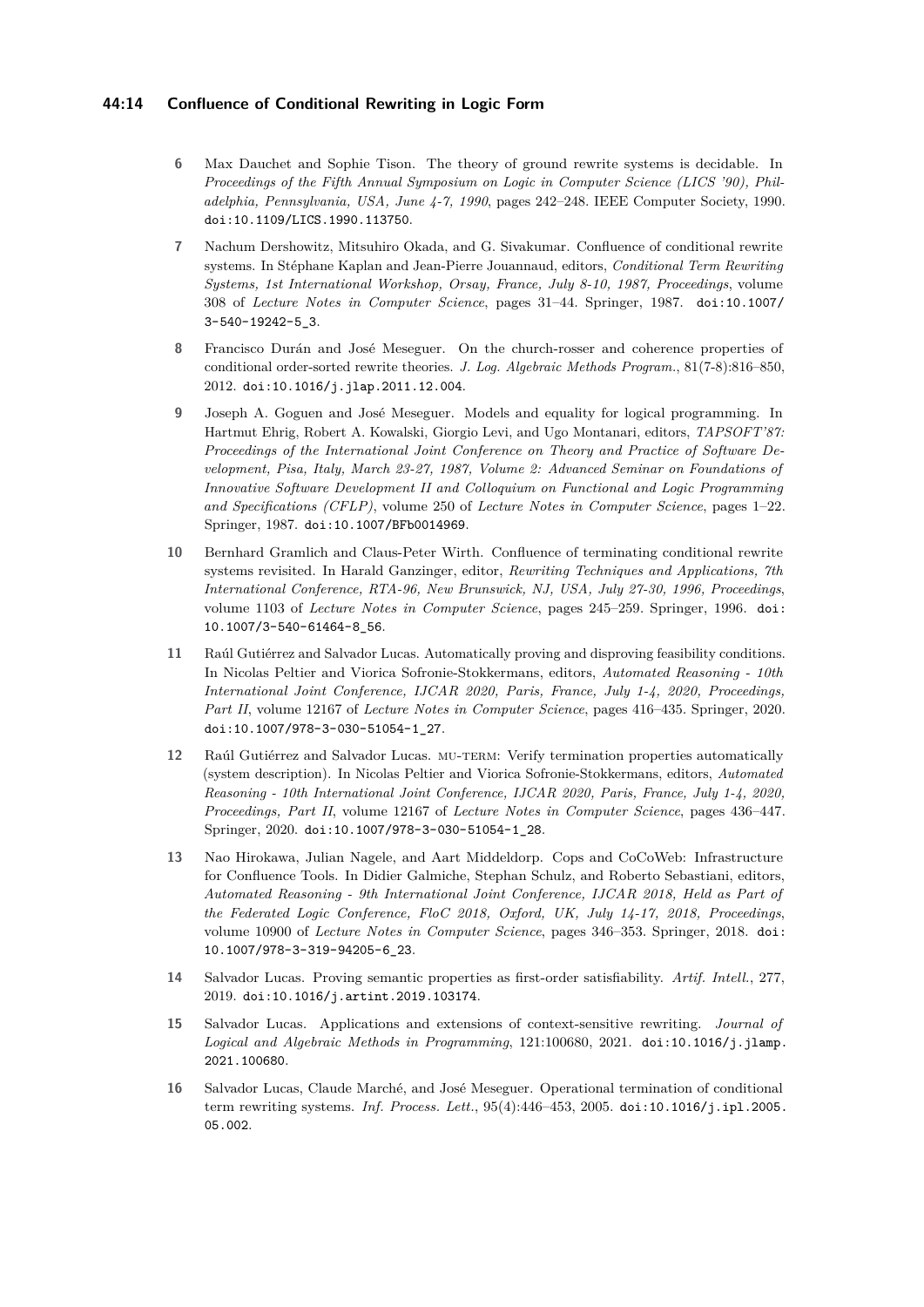- <span id="page-14-2"></span>**17** Salvador Lucas and José Meseguer. Dependency pairs for proving termination properties of conditional term rewriting systems. *J. Log. Algebr. Meth. Program.*, 86(1):236–268, 2017. [doi:10.1016/j.jlamp.2016.03.003](https://doi.org/10.1016/j.jlamp.2016.03.003).
- <span id="page-14-4"></span>**18** Salvador Lucas, José Meseguer, and Raúl Gutiérrez. The 2D Dependency Pair Framework for conditional rewrite systems. Part I: Definition and basic processors. *J. Comput. Syst. Sci.*, 96:74–106, 2018. [doi:10.1016/j.jcss.2018.04.002](https://doi.org/10.1016/j.jcss.2018.04.002).
- <span id="page-14-5"></span>**19** William McCune. Prover9 & Mace4. Technical report, University of New Mexico, 2005–2010. URL: <http://www.cs.unm.edu/~mccune/prover9/>.
- <span id="page-14-3"></span>**20** Elliott Mendelson. *Introduction to mathematical logic (4. ed.)*. Chapman and Hall, 1997.
- <span id="page-14-1"></span>**21** A. Middeldorp, J. Nagele, and K. Shintani. CoCo 2019: report on the eight confluence competition. *J.International Journal on Software Tools for Technology Transfer*, to appear, 2021. [doi:10.1007/s10009-021-00620-4](https://doi.org/10.1007/s10009-021-00620-4).
- <span id="page-14-8"></span>**22** Naoki Nishida, Makishi Yanagisawa, and Karl Gmeiner. On Proving Confluence of Conditional Term Rewriting Systems via the Computationally Equivalent Transformation. In *3rd International Workshop on Confluence, IWC 2014, July 13, 2014, Vienna, Austria*, page 42, 2014.
- <span id="page-14-0"></span>**23** Enno Ohlebusch. *Advanced topics in term rewriting*. Springer, 2002.
- <span id="page-14-9"></span>**24** David A. Plaisted. A logic for conditional term rewriting systems. In Stéphane Kaplan and Jean-Pierre Jouannaud, editors, *Conditional Term Rewriting Systems, 1st International Workshop, Orsay, France, July 8-10, 1987, Proceedings*, volume 308 of *Lecture Notes in Computer Science*, pages 212–227. Springer, 1987. [doi:10.1007/3-540-19242-5\\_16](https://doi.org/10.1007/3-540-19242-5_16).
- <span id="page-14-10"></span>**25** Franziska Rapp and Aart Middeldorp. Automating the first-order theory of rewriting for left-linear right-ground rewrite systems. In Delia Kesner and Brigitte Pientka, editors, *1st International Conference on Formal Structures for Computation and Deduction, FSCD 2016, June 22-26, 2016, Porto, Portugal*, volume 52 of *LIPIcs*, pages 36:1–36:12. Schloss Dagstuhl - Leibniz-Zentrum für Informatik, 2016. [doi:10.4230/LIPIcs.FSCD.2016.36](https://doi.org/10.4230/LIPIcs.FSCD.2016.36).
- <span id="page-14-6"></span>**26** Taro Suzuki, Aart Middeldorp, and Tetsuo Ida. Level-confluence of conditional rewrite systems with extra variables in right-hand sides. In Jieh Hsiang, editor, *Rewriting Techniques and Applications, 6th International Conference, RTA-95, Kaiserslautern, Germany, April 5-7, 1995, Proceedings*, volume 914 of *Lecture Notes in Computer Science*, pages 179–193. Springer, 1995. [doi:10.1007/3-540-59200-8\\_56](https://doi.org/10.1007/3-540-59200-8_56).
- <span id="page-14-11"></span>**27** Ralf Treinen. The first-order theory of linear one-step rewriting is undecidable. *Theor. Comput. Sci.*, 208(1-2):179–190, 1998. [doi:10.1016/S0304-3975\(98\)00083-8](https://doi.org/10.1016/S0304-3975(98)00083-8).
- <span id="page-14-7"></span>**28** Miguel Vítores. *CONFident: a tool for confluence analysis of rewriting systems*. PhD thesis, Departamento de Sistemas Informáticos y Computación. Universitat Politècnica de València, December 2021.

### **A Proofs of theorems**

▶ **Proposition [6.](#page-4-4)** *Let*  $\mathcal{R} = (\mathcal{F}, R)$  *be a CTRS and s,t*  $\in \mathcal{T}(\mathcal{F}, \mathcal{X})$ *. Then, s* →R *t if and only if*  $s^{\downarrow} \rightarrow_{\mathcal{R}} t^{\downarrow}$  and  $s \rightarrow_{\mathcal{R}}^* t$  if and only if  $s^{\downarrow} \rightarrow_{\mathcal{R}}^* t^{\downarrow}$ .

**Proof.** We develop the proof for oriented CTRSs. For join or equational CTRSs, it is similar. We proceed by multiple induction on the depth *d* of the proof trees used to prove each goal  $s \to t$  (for  $s \rightarrow \infty$  *t*) and  $s \rightarrow^* t$  (for  $s \rightarrow^*_{\mathcal{R}} t$ ). If  $d = 0$ , then we consider two cases (we develop the *only if* part; the *if* part is analogous):

- $s \rightarrow t$  is proved using  $(R)$ <sup>*α*</sup> for an unconditional rule  $\alpha : \ell \rightarrow r$ , i.e., there is a substitution  $\sigma$ such that  $s = \sigma(\ell)$  and  $t = \sigma(r)$ . Since  $s^{\downarrow} = \sigma(\ell)^{\downarrow} = \sigma^{\downarrow}(\ell)$  and  $t^{\downarrow} = \sigma(\ell)^{\downarrow} = \sigma^{\downarrow}(\ell)$ , we have that  $s^{\downarrow} \to t^{\downarrow}$  is proved using the same rule.
- $s \to t$  is proved using (Rf). In this case,  $s = t$  and hence  $s^{\downarrow} \to^* t^{\downarrow}$  is proved using (Rf).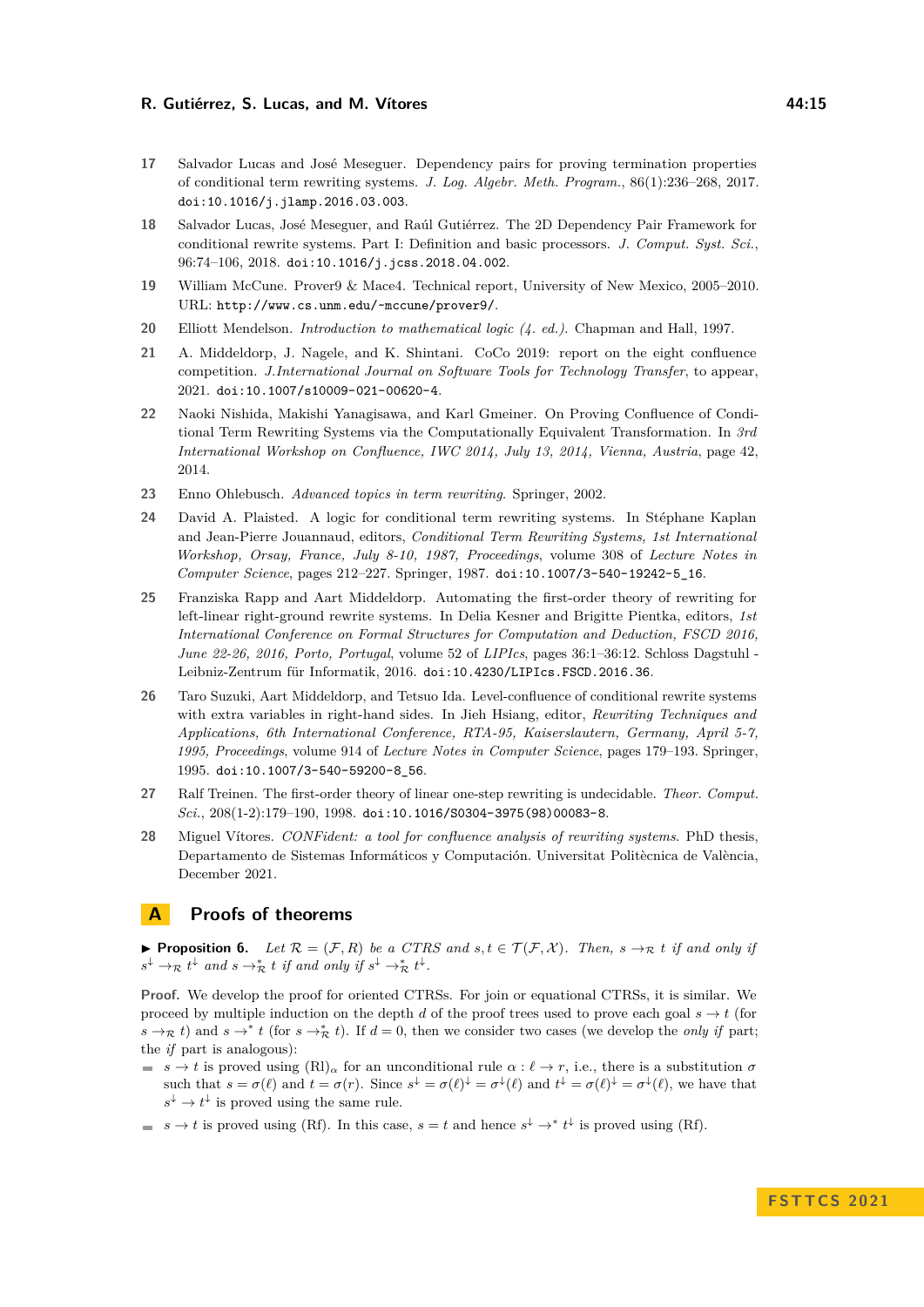If  $d > 0$ , then

- $s \rightarrow t$  is proved in one of the following two possible ways:
	- $\mathbf{v} = \text{using rule } (\mathbf{C})_{f,i}$  where  $s = f(s_1, \ldots, s_i, \ldots s_k)$ ,  $t = f(s_1, \ldots, t_i, \ldots, s_k)$  for some terms  $s_1, \ldots, s_k, t_i$ , using a proof tree  $\frac{T}{s \to t}$ , where *T* is of depth *d* − 1 and  $s_i \to t_i$  is the root of *T*. By the induction hypothesis,  $s_i^{\downarrow} \to t_i^{\downarrow}$  can be proved and hence  $f(s_i^{\downarrow}, \ldots, s_i^{\downarrow}, \ldots, s_k^{\downarrow}) = s^{\downarrow} \to$  $t^{\downarrow} = f(s_i^{\downarrow}, \ldots, t_i^{\downarrow}, \ldots, s_k^{\downarrow})$  can be proved as well using  $(C)_{f,i}$ .
	- using rule  $(Rl)_{\alpha}$  for some rule  $\alpha: \ell \to r \Leftarrow s_1 \approx t_1, \ldots, s_n \approx t_n$  and proof tree  $\frac{T_1 \cdots T_n}{s \to t}$ , where  $s = \sigma(\ell)$  and  $t = \sigma(r)$  for some substitution  $\sigma$ , and, for all  $1 \leq i \leq n$   $T_i$ , is a proof tree with root  $\sigma(s_i) \to^* \sigma(t_i)$  and depth at most  $d-1$ . By the induction hypothesis,  $\sigma(s_i)^{\downarrow} \to^*$  $\sigma(t_i)^\downarrow$  can be proved for all  $1 \leq i \leq n$  using proof trees  $T_i^\downarrow$  with root  $\sigma(s_i)^\downarrow \to^* \sigma(t_i)^\downarrow$ . Since for all terms  $u \in \mathcal{T}(\mathcal{F}, \mathcal{X}), \sigma(u)^\downarrow = \sigma^\downarrow(u)$ , there is a proof of  $s^\downarrow = \sigma^\downarrow(\ell) \to \sigma^\downarrow(\ell) = t^\downarrow$  using  $(Rl)_{\alpha}$  with proof tree  $\frac{T_1^{\downarrow}}{s^{\downarrow} \to t^{\downarrow}} \cdots \frac{T_n^{\downarrow}}{s^{\downarrow}}$ .
- $s \to^* t$  is proved using (T) using a proof tree  $\frac{T_1 T_2}{s \to^* t}$  where  $T_1$  is a proof tree with root  $s \to u$  of depth at most  $d-1$  for some term  $u$  and  $T_2$  is a proof tree with root  $u \to^* t$  of depth at most *d* − 1. By the induction hypothesis, there are proof trees  $T_1^{\downarrow}$  and  $T_2^{\downarrow}$  with roots  $s^{\downarrow} \to u^{\downarrow}$  and  $u^{\downarrow} \to^* t^{\downarrow}$ . Thus,  $s^{\downarrow} \to^* t^{\downarrow}$  is proved by the proof tree  $\frac{T_1^{\downarrow}}{s^{\downarrow} \to^* t^{\downarrow}}$ .
- $\blacktriangleright$  **Theorem [8](#page-5-7)** *For all CTRSs R,*  $M_R \models \overline{R}$ *.*

**Proof.** We develop the proof for oriented CTRSs, for join and semi-equational CTRSs being similar. We consider the sentences derived from each of the four inference rules in  $\mathfrak{I}_{O-CTRS}$ :

- From rule (Rf) a single sentence  $(\forall x)$   $x \to^* x \in \overline{\mathcal{R}}$  is obtained. We need to prove that for all  $t \in \mathcal{T}(\mathcal{F}, \mathcal{X}), (t^{\downarrow}, t^{\downarrow}) \in (\rightarrow^{*})^{\mathcal{M}_{\mathcal{R}}}$  holds (remind that  $\mathcal{T}(\mathcal{F}, \mathcal{X})$  and  $\mathcal{T}(\mathcal{F}_{\mathcal{X}})$  are isomorphic). Since for all terms  $t \in \mathcal{T}(\mathcal{F}, \mathcal{X}), t \to^*_{\mathcal{R}} t$  can be proved in  $\mathcal{I}(\mathcal{R})$  by using axiom (Rf), by definition of  $\mathcal{M}_{\mathcal{R}}$ , we have  $(t^{\downarrow}, t^{\downarrow}) \in (\rightarrow^{*})^{\mathcal{M}_{\mathcal{R}}}$  as required.
- From rule (T), a single sentence  $(\forall x, y, z) \ x \rightarrow y \land y \rightarrow^* z \Rightarrow x \rightarrow^* z \in \overline{\mathcal{R}}$  is obtained. Then,  $\mathcal{M}_{\mathcal{R}} \models (\forall x, y, z) \ x \rightarrow y \land y \rightarrow^* z \Rightarrow x \rightarrow^* z$  holds if and only if for all substitutions  $\sigma: \mathcal{X} \to \mathcal{T}(\mathcal{F}, \mathcal{X})$ , whenever both  $(\sigma^{\downarrow}(x), \sigma^{\downarrow}(y)) \in \to^{\mathcal{M}_{\mathcal{R}}}$  and  $(\sigma^{\downarrow}(y), \sigma^{\downarrow}(z)) \in (\to^{\ast})^{\mathcal{M}_{\mathcal{R}}}$  hold, then  $(\sigma^{\downarrow}(x), \sigma^{\downarrow}(z)) \in (\rightarrow^{*})^{\mathcal{M}_{\mathcal{R}}}$  holds as well. If both  $(\sigma^{\downarrow}(x), \sigma^{\downarrow}(y)) \in \rightarrow^{\mathcal{M}_{\mathcal{R}}}$  and  $(\sigma^{\downarrow}(y), \sigma^{\downarrow}(z)) \in$  $(\rightarrow^*)^{\mathcal{M}_{\mathcal{R}}}$  hold, then, by definition of  $\mathcal{M}_{\mathcal{R}}$ , we have  $\sigma(x) \rightarrow_{\mathcal{R}} \sigma(y)$  and  $\sigma(y) \rightarrow^*_{\mathcal{R}} \sigma(z)$ . Hence,  $\sigma(x) \to_{\mathcal{R}}^* \sigma(z)$  can be proved in  $\mathcal{I}(\mathcal{R})$  and therefore  $(\sigma^{\downarrow}(x), \sigma^{\downarrow}(z)) \in (\to^*)^{\mathcal{M}_{\mathcal{R}}}$  as desired.
- For all *k*-ary symbols  $f \in \mathcal{F}$  and  $1 \leq i \leq k$ , from  $(C)_{f,i}$  a sentence  $(\forall x_1) \cdots (\forall x_k)(\forall y_i) x_i \rightarrow$  $y_i \Rightarrow f(x_1, \ldots, x_i, \ldots, x_k) \rightarrow f(x_1, \ldots, y_i, \ldots, x_k)$  is obtained. It holds in  $M_{\mathcal{R}}$  because, for all terms  $s_1, \ldots, s_k, t_i \in \mathcal{T}(\mathcal{F}, \mathcal{X})$ , if  $(s_i^{\downarrow}, t_i^{\downarrow}) \in \rightarrow^{\mathcal{M}_{\mathcal{R}}}$ , then, by definition of  $\mathcal{M}_{\mathcal{R}}$ ,  $s_i \rightarrow_{\mathcal{R}} t_i$  can be proved in  $\mathcal{I}(\mathcal{R})$ , and using  $(C)_{f,i}$  we know that  $f(s_1, \ldots, s_i, \ldots, s_k) \rightarrow_{\mathcal{R}} f(s_1, \ldots, t_i, \ldots, s_k)$  can also be proved, i.e.,  $(f(s_1^{\downarrow}, \ldots, s_i^{\downarrow}, \ldots, s_k^{\downarrow}), f(s_1^{\downarrow}, \ldots, t_i^{\downarrow}, \ldots, s_k^{\downarrow})) \in \rightarrow^{\mathcal{M}_{\mathcal{R}}}$  holds.
- As for  $(RI)_{\alpha}$ , with  $\alpha: \ell \to r \Leftarrow s_1 \approx t_1, \ldots, s_n \to t_n$ , there is a sentence  $(\forall \vec{x}) \bigwedge_{i=1}^n s_i \to^*$ ÷.  $t_i \Rightarrow \ell \rightarrow r$  in  $\overline{\mathcal{R}}$ . Then,  $\mathcal{M}_{\mathcal{R}} \models (\forall \vec{x}) \bigwedge_{i=1}^n s_i \rightarrow^* t_i \Rightarrow \ell \rightarrow r$  holds if and only if for all substitutions  $\sigma: \mathcal{X} \to \mathcal{T}(\mathcal{F}, \mathcal{X})$ , whenever  $(\sigma^{\downarrow}(s_i), \sigma^{\downarrow}(t_i)) \in (\to^*)^{\mathcal{M}_{\mathcal{R}}}$  holds for all  $1 \leq i \leq n$ , then  $(\sigma^{\downarrow}(\ell), \sigma^{\downarrow}(r)) \in \mathcal{A}^{\mathcal{M}_{\mathcal{R}}}$  holds as well. By definition of  $\mathcal{M}_{\mathcal{R}}$ , if  $(\sigma^{\downarrow}(s_i), \sigma^{\downarrow}(t_i)) \in (\mathcal{A}^*)^{\mathcal{M}_{\mathcal{R}}}$ holds for all  $1 \leq i \leq n$ , then  $\sigma(s_i) \to_{\mathcal{R}}^* \sigma(t_i)$  holds for all  $1 \leq i \leq n$ . Therefore,  $\sigma(\ell) \to_{\mathcal{R}} \sigma(r)$ can be proved in  $\mathcal{I}(\mathcal{R})$ , and hence  $(\sigma^{\downarrow}(\ell), \sigma^{\downarrow}(r)) \in \rightarrow^{\mathcal{M}_{\mathcal{R}}}$ , as desired.

▶ **Proposition [9.](#page-5-2)** *Let*  $\mathcal{R} = (\mathcal{F}, R)$  *be a CTRS, s,t*  $\in \mathcal{T}(\mathcal{F}, \mathcal{X})$ *, and*  $\vec{x} = x_1, \ldots, x_n$  *denote the variables occurring in s and t, i.e.,*  $Var(s) \cup Var(t) = \{x_1, \ldots, x_n\}$ *. Then,* 

- **1.** We have that  $\sigma(s) \to_{\mathcal{R}}^* \sigma(t)$  for all substitutions  $\sigma: \mathcal{X} \to \mathcal{T}(\mathcal{F}, \mathcal{X})$ , if and only if  $(s^{\downarrow}, t^{\downarrow}) \in$  $(\rightarrow^*)^{\mathcal{M}_{\mathcal{R}}}$ .
- 2.  $\mathcal{M}_{\mathcal{R}} \models (\forall \vec{x}) s \rightarrow^* t \text{ if and only if } (s^{\downarrow}, t^{\downarrow}) \in (\rightarrow^*)^{\mathcal{M}_{\mathcal{R}}}$ .

**Proof.**

1. As for the *if* part, if  $(s^{\downarrow}, t^{\downarrow}) \in (\rightarrow^{*})^{\mathcal{M}_{\mathcal{R}}}$  holds, then, by definition of  $\mathcal{M}_{\mathcal{R}}$ ,  $s \rightarrow^{*}_{\mathcal{R}} t$  holds. By closedness of  $\rightarrow^*$  under substitution application, for all substitutions  $\sigma$ , we have  $\sigma(s) \rightarrow^*_{\mathcal{R}} \sigma(t)$ . Regarding the *only if* part, assume that for all substitutions  $\sigma$ ,  $\sigma(s) \to_{\mathcal{R}}^* \sigma(t)$  holds. In particular, for the empty substitution  $\epsilon$ , we have  $s = \epsilon(s) \to_{\mathcal{R}}^* \epsilon(t) = t$ , i.e.,  $(s^{\downarrow}, t^{\downarrow}) \in (\to^*)^{\mathcal{M}_{\mathcal{R}}}$ .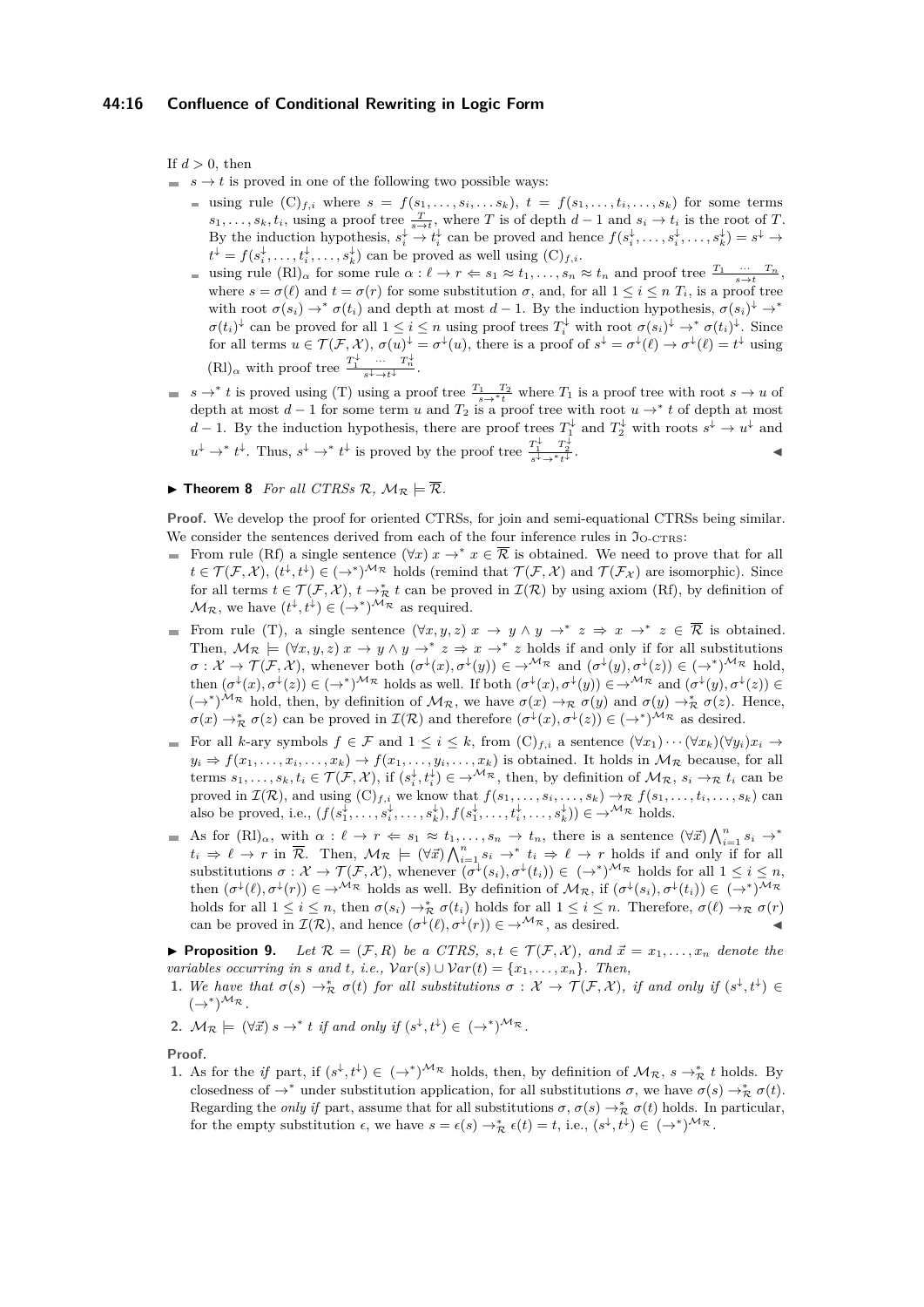**2.** The *if* part is as in the previous item, considering the definition of satisfiability in  $\mathcal{M}_{\mathcal{R}}$  of a universally quantified formula. Regarding the *only if* part, if  $M_R \models (\forall \vec{x}) s \rightarrow^* t$  holds, then for all substitutions  $\sigma: \mathcal{X} \to \mathcal{T}(\mathcal{F}, \mathcal{X}), (\sigma^{\downarrow}(s), \sigma^{\downarrow}(t)) \in (\to_{\mathcal{R}}^{*})^{\mathcal{M}_{\mathcal{R}}}$  holds. In particular, for the empty substitution  $\epsilon$ , we have  $\epsilon^{\downarrow}(s) = s^{\downarrow}$  and  $\epsilon^{\downarrow}(t) = t^{\downarrow}$ , i.e.,  $(s^{\downarrow}, t^{\downarrow}) \in (\rightarrow^{*})^{\mathcal{M}_{\mathcal{R}}}$  holds.

▶ **Theorem [11.](#page-5-4)** *A CTRS is (locally) confluent if and only if*  $M_R \models \varphi_{CR}$  *(resp.*  $M_R \models \varphi_{WCR}$ *) holds.*

**Proof.** We develop the proof for confluence (i.e.,  $\varphi_{CR}$ ). For local confluence (i.e.,  $\varphi_{WCR}$ )) it is analogous. For the *if* part, if  $M_R \models \varphi_{CR}$  holds, then, for all terms  $s, t, u \in \mathcal{T}(\mathcal{F}, \mathcal{X})$ , whenever both  $(s^{\downarrow}, t^{\downarrow}) \in (\rightarrow^{*})^{M_{\mathcal{R}}}$  and  $(s^{\downarrow}, u^{\downarrow}) \in (\rightarrow^{*})^{M_{\mathcal{R}}}$  hold, there is  $v \in \mathcal{T}(\mathcal{F}, \mathcal{X})$  such that both  $(t^{\downarrow}, v^{\downarrow}) \in (\rightarrow^*)^{\mathcal{M}_{\mathcal{R}}}$  and  $(u^{\downarrow}, v^{\downarrow}) \in (\rightarrow^*)^{\mathcal{M}_{\mathcal{R}}}$  hold. By using Proposition [9,](#page-5-2) we conclude that, if  $s \to_{\mathcal{R}}^* t$  and  $s \to_{\mathcal{R}}^* u$  hold, then  $t \to_{\mathcal{R}}^* v$  and  $u \to_{\mathcal{R}}^* v$ . Hence,  $\mathcal{R}$  is confluent.

As for the *only if* part, if R is confluent, then for all terms  $s, t, u \in \mathcal{T}(\mathcal{F}, \mathcal{X})$ , whenever  $s \to^*_{\mathcal{R}} t$ and  $s \to_{\mathcal{R}}^* u$ , there is  $v \in \mathcal{T}(\mathcal{F}, \mathcal{X})$  such that  $t \to_{\mathcal{R}}^* v$  and  $u \to_{\mathcal{R}}^* v$ . By definition of  $\mathcal{M}_{\mathcal{R}}$ , this means that whenever  $(s^{\downarrow}, t^{\downarrow}), (s^{\downarrow}, u^{\downarrow}) \in (\rightarrow^*)^{\mathcal{M}_{\mathcal{R}}}$ , we also have  $(t^{\downarrow}, v^{\downarrow}), (u^{\downarrow}, v^{\downarrow}) \in (\rightarrow^*)^{\mathcal{M}_{\mathcal{R}}}$ . Thus, by Proposition [9,](#page-5-2)  $M_{\mathcal{R}} \models (\forall \vec{x})s \rightarrow^* t \land s \rightarrow^* u$  implies  $M_{\mathcal{R}} \models (\forall \vec{x})t \rightarrow^* v \land u \rightarrow^* v$ , i.e.,  $M_{\mathcal{R}} \models \varphi_{CR}$ holds.

**• Proposition [15.](#page-6-2)** Let R be a CTRS. A CCP  $\pi$  :  $\langle s, t \rangle \Leftarrow C$  is joinable if and only if  $\mathcal{M}_{\mathcal{R}} \models$  $(\forall \vec{x})(\exists z) C \Rightarrow s \rightarrow^* z \land t \rightarrow^* z$  holds, where  $\vec{x} = x_1, \ldots, x_m$  are the variables occurring in *C*, *s*, *t* and  $z \notin Var(C, s, t)$ .

**Proof.** We treat the particular case of oriented CTRSs. For join or semi-equational CTRSs it is similar. Let  $C = s_1 \approx t_1, \ldots, s_n \approx t_n$ . As for the *only if* part, if  $\pi$  is joinable, then for all substitutions  $\sigma \in \mathcal{X} \to \mathcal{T}(\mathcal{F}, \mathcal{X})$  such that  $\sigma(C)$  holds, i.e., for all  $1 \leq i \leq n$ ,  $\sigma(s_i) \to_{\mathcal{R}}^* \sigma(t_i)$  holds, there is a term  $u \in \mathcal{T}(\mathcal{F}, \mathcal{X})$  such that  $\sigma(s) \to_{\mathcal{R}}^* u$  and  $\sigma(t) \to_{\mathcal{R}}^* u$  holds as well. By Proposition [6,](#page-4-4) if  $\sigma(C)$  holds, then  $\sigma^{\downarrow}(C)$  holds as well. Furthermore, if  $\sigma(s) \to_{\mathcal{R}}^* u$  and  $\sigma(t) \to_{\mathcal{R}}^* u$ , then  $\sigma^{\downarrow}(s) \to_{\mathcal{R}}^* u^{\downarrow}$  and  $\sigma^{\downarrow}(t) \to_{\mathcal{R}}^* u^{\downarrow}$ . Therefore, for all substitutions  $\sigma : \mathcal{X} \to \mathcal{T}(\mathcal{F}, \mathcal{X})$ , whenever  $\sigma^{\downarrow}(C)$  holds, then there is  $z \in \mathcal{T}(\mathcal{F}_\mathcal{X})$  such that  $\sigma^{\downarrow}(s) \to^* z \wedge \sigma^{\downarrow}(t) \to^* z$  holds as well, i.e.,  $\mathcal{M}_{\mathcal{R}} \models (\forall \vec{x}) (\exists z) C \Rightarrow s \rightarrow^* z \land t \rightarrow^* z \text{ holds.}$ 

As for the *if* part, if  $M_R \models (\forall \vec{x})(\exists z)C \Rightarrow s \rightarrow^* z \land t \rightarrow^* z$  holds, then by definition of satisfiability in  $\mathcal{M}_{\mathcal{R}}$ , for all substitutions  $\sigma : \mathcal{X} \to \mathcal{T}(\mathcal{F},\mathcal{X})$ , if  $(\sigma(s_i)^{\downarrow}, \sigma(t_i)^{\downarrow}) \in (\to^*)^{\mathcal{M}_{\mathcal{R}}}$  holds for all  $1 \leq i \leq n$ , then there is  $u \in \mathcal{T}(\mathcal{F}, \mathcal{X})$  such that both  $(\sigma(s)^{\downarrow}, u^{\downarrow}) \in (\rightarrow^{*})^{\mathcal{M}_{\mathcal{R}}}$  and  $(\sigma(t)^{\downarrow}, u^{\downarrow}) \in (\rightarrow^{*})^{\mathcal{M}_{\mathcal{R}}}$  hold as well. By definition of  $\mathcal{M}_{\mathcal{R}}$ , for all substitutions  $\sigma$ , whenever  $\sigma(s_i) \to_{\mathcal{R}}^* \sigma(t_i)$  holds for all  $1 \leq i \leq n$ , we have  $\sigma(s) \to^* u$  and  $\sigma(s) \to^* u$ , i.e.,  $\pi$  is joinable.

▶ **Corollary [17.](#page-7-6)** Let R be a CTRS and  $\pi$  :  $\langle s,t \rangle \Leftarrow C$  be a critical pair. If  $\overline{R}$   $\vdash (\forall \vec{x}) (\exists z) C \Rightarrow s \rightarrow^*$  $z \wedge t \rightarrow^* z$  *holds, then*  $\pi$  *is joinable.* 

**Proof.** If  $\overline{\mathcal{R}}$   $\vdash (\forall \vec{x})(\exists z) C \Rightarrow s \rightarrow^* z \land t \rightarrow^* z$  holds, then  $\overline{\mathcal{R}}$   $\vdash (\forall \vec{x})(\exists z) C \Rightarrow s \rightarrow^* z \land t \rightarrow^* z$  holds as well. By Theorem [8,](#page-5-7)  $M_{\mathcal{R}} \models \overline{\mathcal{R}}$  holds. Hence,  $M_{\mathcal{R}} \models (\forall \vec{x})(\exists z) C \Rightarrow s \rightarrow^* z \land t \rightarrow^* z$  holds. By Proposition [15,](#page-6-2)  $\pi$  is joinable.

▶ **Corollary [18.](#page-7-1)** Let R be a CTRS and  $π$  :  $\langle s,t \rangle \Leftarrow C$  be a critical pair. If  $s^{\downarrow} \rightarrow^* z, t^{\downarrow} \rightarrow^* z$  is R*-feasible, then π is joinable.*

**Proof.** If  $s^{\downarrow} \to^* z$ ,  $t^{\downarrow} \to^* z$  is  $\overline{\mathcal{R}}$ -feasible, there is a term  $u \in \mathcal{T}(\mathcal{F}, \mathcal{X})$  such that  $s^{\downarrow} \to^*_{\mathcal{R}} u^{\downarrow}$  and  $t^{\downarrow} \to_{\mathcal{R}}^* u^{\downarrow}$ , i.e., by Proposition [6,](#page-4-4)  $s \to_{\mathcal{R}}^* u$  and  $t \to_{\mathcal{R}}^* u$ , hence  $(s^{\downarrow}, u^{\downarrow})$ ,  $(t^{\downarrow}, u^{\downarrow}) \in (\to^*)^{\mathcal{M}_{\mathcal{R}}}$ . By Proposition [9,](#page-5-2)  $M_{\mathcal{R}} \models (\forall \vec{x}) s \rightarrow^* u \wedge t^{\downarrow} \rightarrow^* u$ , i.e.,  $M_{\mathcal{R}} \models (\forall \vec{x}) (\exists z) s \rightarrow^* z \wedge t^{\downarrow} \rightarrow^* z$  holds. By Proposition [15,](#page-6-2)  $\pi$  is joinable.

**► Proposition [20.](#page-7-2)** Let R be a CTRS and  $\pi$  :  $\langle s,t \rangle \Leftarrow C$  be a critical pair such that  $C^{\downarrow}$  is  $\overline{\mathcal{R}}$ -feasible. *If*  $s^{\downarrow} \rightarrow^* z, t^{\downarrow} \rightarrow^* z$  *is*  $\overline{\mathcal{R}}$ -infeasible, then  $\pi$  *is not joinable.*